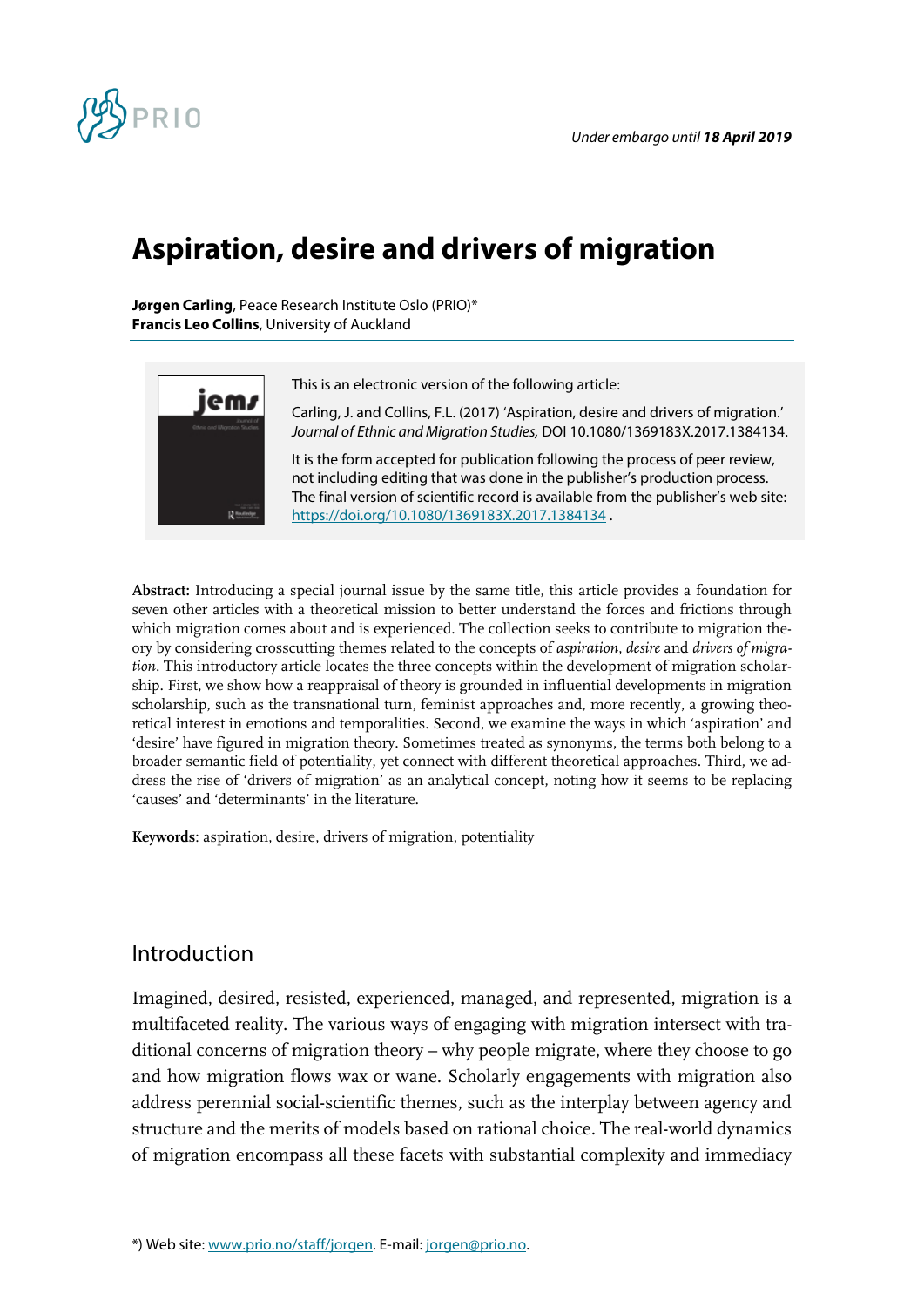in terms of their effects in people's lives. But the study of migration too often remains fragmented and compartmentalised in predictable ways: between quantitative and qualitative research, different geographical contexts, forms or types of migration and theoretical influences. In this special issue and introduction, we seek to contribute to understanding migration by taking a step back and considering crosscutting themes through analysing the concepts of aspiration, desire and drivers of migration.

| Author(s)                                                        | <b>Title</b>                                                                                                                   | <b>Empirical</b><br>foundations or<br><b>illustrations</b>                          | <b>Theoretical thrust</b>                                                                                                                                                                 |
|------------------------------------------------------------------|--------------------------------------------------------------------------------------------------------------------------------|-------------------------------------------------------------------------------------|-------------------------------------------------------------------------------------------------------------------------------------------------------------------------------------------|
| Nicholas Van<br>Hear, Oliver<br><b>Bakewell</b> and<br>Katy Long | Push-pull plus: re-<br>considering the driv-<br>ers of migration                                                               | Afghan migration to<br>Iran and Pakistan;<br>Somali migration to<br>southern Africa | Generating a framework la-<br>belled 'push-pull plus' that is<br>founded on the distinction be-<br>tween four types of drivers of<br>migration                                            |
| Jørgen Carling<br>and Kerilyn<br><b>Schewel</b>                  | Revisiting aspiration<br>and ability in inter-<br>national migration                                                           | Diverse case studies:<br>global country-level<br>data                               | Examining extensions and im-<br>plications of the aspiration/abil-<br>ity model of migration and<br>identifying 'two-step' ap-<br>proaches' as an analytical class<br>in migration theory |
| <b>Francis Collins</b>                                           | Desire as a theory for<br>migration studies:<br>temporality, assem-<br>blage and becoming<br>in the narratives of<br>migrants  | Migration from<br>South East Asia to<br>South Korea                                 | Exploiting the analytical poten-<br>tial of 'desire' to examine the<br>temporalities, assemblages and<br>transformative potential of mi-<br>gration experience                            |
| Marta Bivand<br><b>Erdal and Ceri</b><br>Oeppen                  | Forced to leave? The<br>discursive and ana-<br>lytical significance of<br>describing migration<br>as forced and volun-<br>tary | Afghan and Pakistani<br>migration to Europe                                         | Unsettling the forced-voluntary<br>dichotomy through analysing<br>stages of the migration process:<br>leaving, journeying, arriving,<br>settling and returning                            |
| Elisabeth<br>Scheibelhofer                                       | Shifting migration<br>aspirations in sec-<br>ond modernity                                                                     | Austrian migrants in<br>the United States                                           | Using the concept of 'second<br>modernity' to contextualise the<br>changing meaning and content<br>of aspirations within migratory<br>projects                                            |
| Peidong Yang                                                     | Desiring 'foreign tal-<br>ent': lack and Lacan<br>in anti-immigrant<br>sentiments in Singa-<br>pore                            | High-skilled immi-<br>gration to Singapore,<br>especially from<br>China             | Drawing on the notion of desire<br>in Lacanian psychoanalysis to<br>examine immigration policy<br>and discourse                                                                           |
| Frank Meyer                                                      | Navigating aspira-<br>tions and expecta-<br>tions: adolescents'<br>considerations of<br>outmigration from                      | Outmigration of ado-<br>lescents from rural<br>eastern Germany                      | Locating adolescents' migratory<br>decision-making between a<br>contested field of expectations                                                                                           |

**Table 1. Overview of articles in the special issue**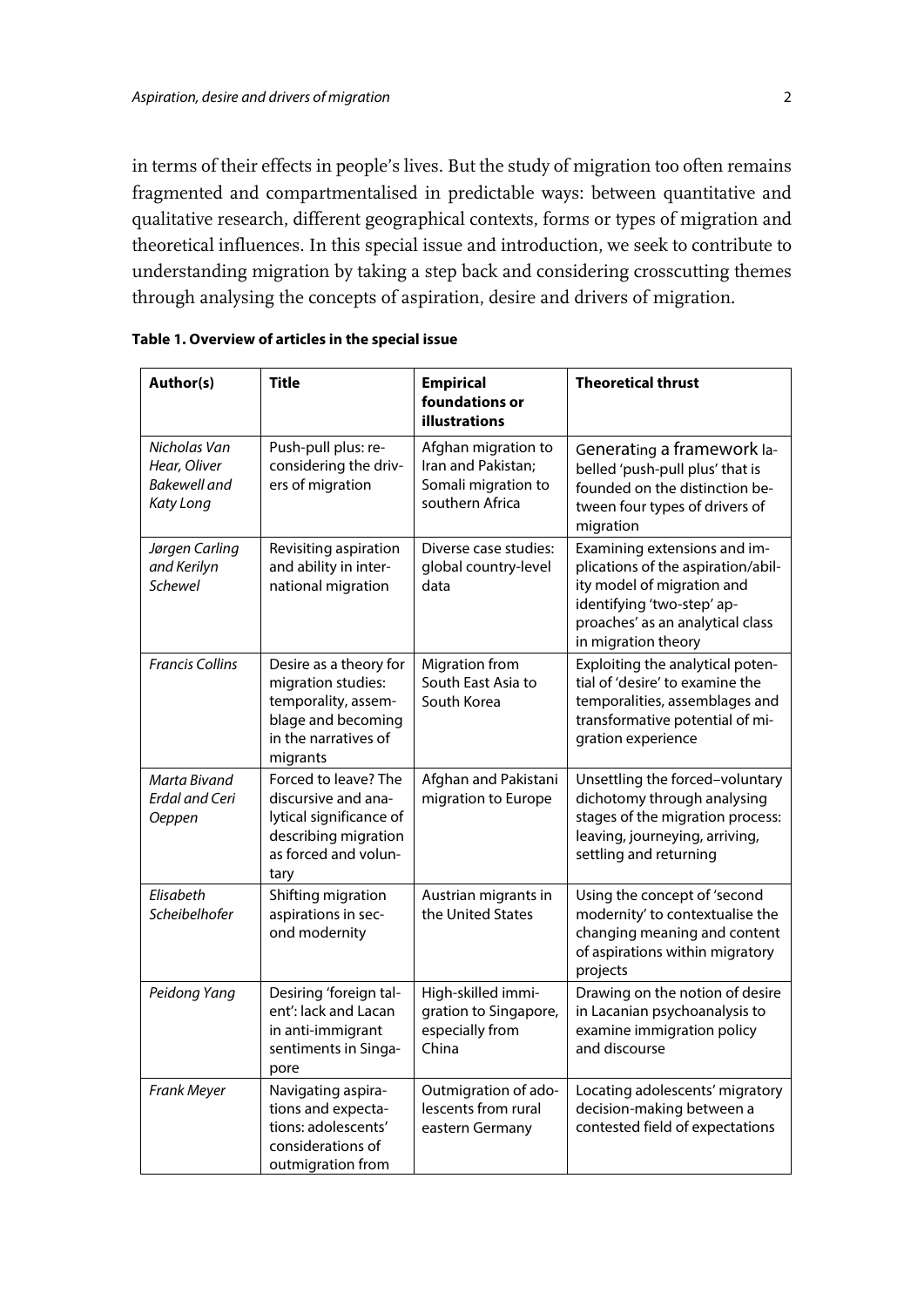|  | rural eastern Ger- | and personal attempts of be- |
|--|--------------------|------------------------------|
|  | many               | coming.                      |

This article introduces a special journal issue by the same title. In addition to this one, it brings together seven articles, each with a theoretical mission to understand the forces and frictions through which migration comes about and is experienced. In lieu of conventional synopses, we provide an overview of the articles in Table 1 and weave references to each article into our discussion of this special issue's overarching themes.

The articles were written against the backdrop of momentous developments in international migration dynamics and discourses. They include what has been called the 'long summer of migration' in 2015 when over one million people sought refuge in Europe, the United Nations Summit for Refugees and Migrants in 2016 and prominent debates about immigration in the campaigns that led to the Brexit vote in the United Kingdom and the election of Donald Trump as president of the United States.

The notion that migration is an inexorable reality of the twenty-first century has fuelled these developments. It is particularly evident in the resurgence of populism and nationalist anxiety in Europe and North America and the reinvigorated focus on borders and exclusion that is manifesting in its wake. Images of lines of migrants trudging vast distances, border walls designed to halt flows of newcomers, ships filled to capacity crossing dangerous waters and bodies of those who died seeking safe passage portray migration in a way that suggests people are impelled to move and that only the most drastic state actions will alter that. Similarly, political rhetoric around managed economic migration continues to propose that regardless of whether migrants are entrepreneurs, workers or students, more or less skilled or affluent, they will identify and assess which locations will provide the greatest benefit for them and their families. *Homo economicus* haunts pronouncements about migration policy, whether in discussing opening borders and attracting desirable migrants or reducing and discouraging the arrival of people. The notion that individualised rational action underpins migration choices has become unquestionable.

Critical migration scholars know very well that such imagery and ideology reveal little of migration's complexity and the manner in which it is embedded in social relations, imaginations of the world, economic settings and opportunities and political controls. Yet, scholars have also collectively struggled to condense these more complex accounts in a way that might alter popular and political conceptions of why and how migration occurs. In some instances, the unquestioning uptake of economic rationality and forced nature of migration have perpetuated the theoretical underpinnings of common misunderstandings. In the space of economic migration, for example, de Haas (2011:20) suggests that while it is unrealistic to assume that 'people are free from constraints, enjoy full access to information, and make migration decisions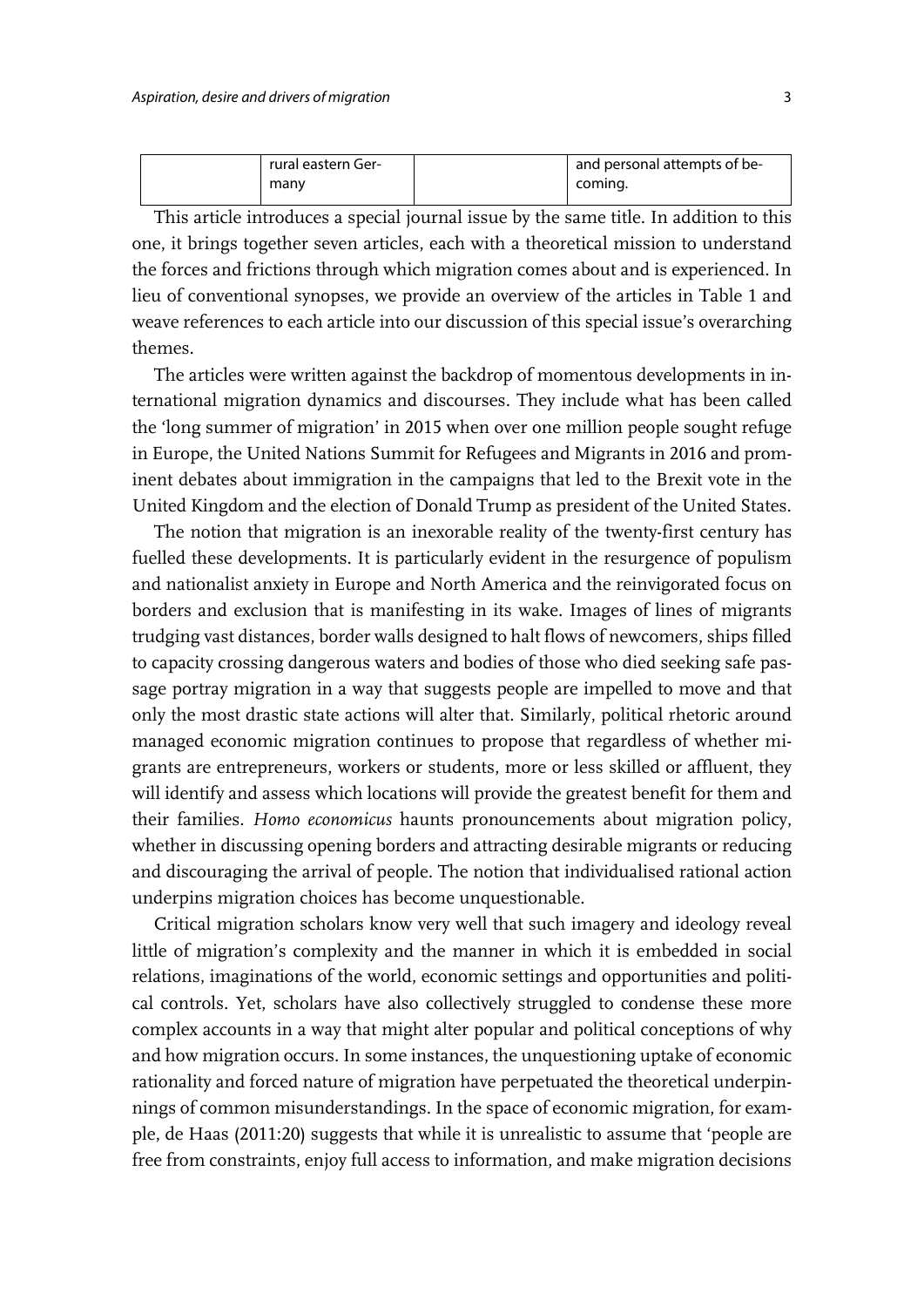with the aim of maximizing their utility', these ideas have not been fundamentally challenged in migration studies. There is a great risk here, not only in reproducing stereotypes of migrants as individual and collective subjects, but also in bolstering repressive approaches to policing movement. As the contributors to the collection 'New Keywords: Migration and Borders' put it, 'migration knowledge' can 'often result in unexamined discourses, architectures, and practices that in turn render knowledge of migration as an object of governmentality' (Casas-Cortes *et al.* 2015:63). Migration scholarship cannot, in other words, only be seen as a scientific endeavour, but must rather critically engage with its own place in the politics of mobility.

This special issue aims to break new ground in the conceptualisation and examination of the motive forces that generate and impede migration. Its collective view is that while the shortcomings of orthodox theories of migration have been identified for several decades (Adam 1984, Goss and Lindquist 1995, Halfacree and Boyle 1993, Silvey 2004), we have not established alternative conceptualisations that might advance accounts of migration beyond a reliance only on economic rationality and completely involuntary displacement. Migration theory needs to account for the multiplex componentry of migration, the way it is situated in imaginative geographies, emotional valences, social relations and obligations and politics and power relations, as well as in economic imperatives and the brute realities of displacement. The seven articles in this special issue do exactly that. They take established and underutilised theoretical perspectives and conceptual vocabulary and propose alternative ways of framing migration that speak to a wide variety of movements and their implications.

Our core concepts – aspiration, desire and drivers of migration – do not comprise an equally weighted triad. Aspiration and desire are synonyms in common parlance, and they are, matters of individual cognition and emotion. Drivers of migration, by contrast, is an analytical category that reflects particular understandings of how the world works. Yet, the friction between the three concepts arises from their connectedness: they all relate to how migration is initiated, experienced and represented. Later in this article, we examine the three concepts in greater detail, structuring the discussion by starting with aspiration and desire, relating them to the broader semantic field to which they both belong. Subsequently, we turn to the notion of drivers. First, however, we account for the key theoretical developments upon which we build.

## Foundations for a reappraisal of migration theory

Clearly, migration scholarship has advanced significantly since the heyday of gravity models and migration laws. Students and scholars are now confronted with an array of theoretical lenses through which to view various aspects of migratory processes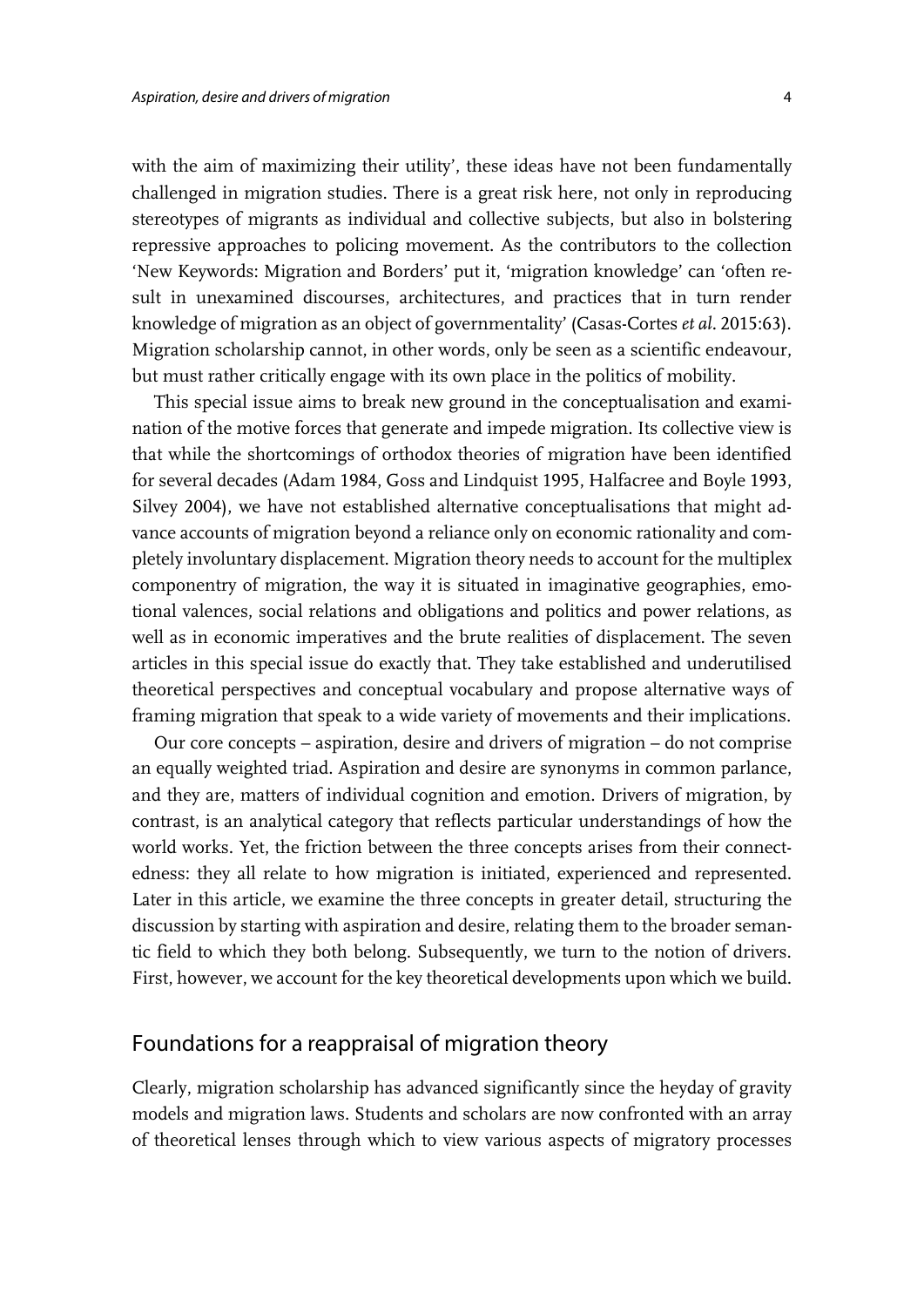and understand the politics generated in the mobility and encounter that migration brings. While it has been rare for scholars to offer new theoretical perspectives on what generates and sustains migration, important developments in its study over the last three decades offer a foundation for our own intervention in this special issue. They include the focus on transnationalism; feminist critiques and analyses of gender in migration; emotions and migration; the timing of migration; and efforts to explore the infrastructures that support migration processes. Each development has made it possible for scholars to expand the different features of migration that we include in our analysis and to examine the implications of migration beyond what they mean for individual migrants and the societies they leave from and arrive in.

Perhaps the most notable intervention into migration scholarship over the last three decades has been the proposition that we need to examine the transnational dimensions of moving in the world. Established in the 1990s by anthropologists exploring ethnic community formation and politics in the United States (Basch *et al.* 1994, Rouse 1991), transnationalism has become a marker of all kinds of cross-border initiatives that are involved in migratory and other social, cultural and economic processes (Collins 2009). As a theoretical optic, a transnational approach has allowed analysis of migration to get beyond looking at migrants within either 'sending' or 'receiving' nation states as distinct geographical entities. Moreover, the idea that migration can be understood as a single linear movement from origin to destination is disrupted within transnationalism. This requires scholars to acknowledge the different ways migrants are embedded in transnational social fields (Levitt and Glick Schiller 2004), move through transnational channels (Findlay and Li 1998) and utilise transnationally stretched resources for political, social and economic life (Smith 2001). The transnational approach is fundamental to reconfiguring our understanding of the drivers of migration because it emphasises how processes of migration, incorporation into new contexts and the establishment and maintenance of connections to homeland and other locales occur simultaneously and mutually inform each other. All of the articles in this special issue can be seen in this light. They address the generation and sustenance of migration as something that is distributed across borders, in transnational social and economic linkages (Carling and Schewel this issue, Collins this issue, Erdal and Oeppen this issue, Van Hear *et al.* this issue) or within migration's imaginative dimensions as they are constituted across borders (Meyer this issue, Scheibelhofer this issue, Yang this issue). In each perspective, the figure of the migrant as an autonomous agent located in one place is disrupted by an emphasis on migrants as situated in social fields that cross borders and play a role in enabling and shaping migration processes and outcomes.

The 1990s also brought the feminist critique of long-standing emphasis on men as primary agents in migration, a greater focus on the gendered dimensions of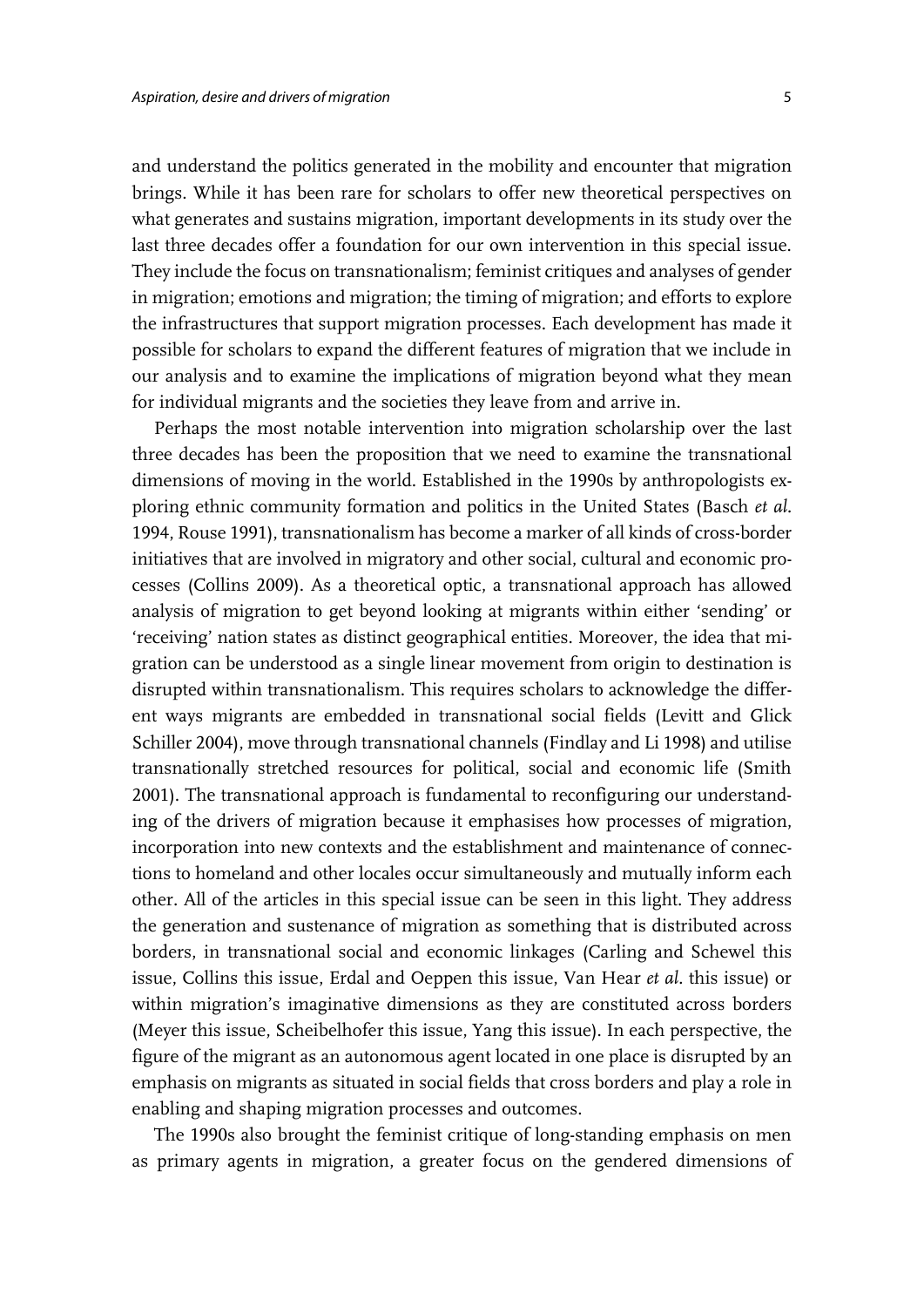migration and discussion of how migration is entangled in myriad social, cultural and emotionally laden power relations (Pratt and Yeoh 2003, Silvey 2004, Silvey 2006). The contributions of feminist approaches to migration studies have been wide-ranging (see Espín and Dottolo 2015, Kofman and Raghuram 2015, Oishi 2005), though of most significance for our discussion is the attention given to subjectivity and identity. Critically, unlike much earlier work in migration studies, feminist scholars have highlighted the constructedness of identities and subjectivities in migration as well as their on-going transformation. Hence, the migrant cannot be understood as only a calculating autonomous self, but rather 'constituted through a range of intersecting, sometimes competing, forces and processes, and as playing agentic roles in these processes' (Silvey 2004:499). Such a perspective surfaces in the reconsideration of migration as an on-going process of subjective becoming (Collins this issue), in how the aspirations of migration are situated in relation to social norms and expectations (Carling and Schewel this issue) and in the manner that migration must be negotiated vis-à-vis gendered roles of care and obligation (Scheibelhofer this issue). Methodologically, too, feminist interventions have been pivotal in establishing the value of migrants' stories about themselves (Lawson 2000). This material has broadened our understanding of migration so as to acknowledge the less determinate features of moving and its embeddedness in power relations and politics (see Collins this issue, Meyer this issue, Scheibelhofer this issue).

Rethinking the drivers of migration to foreground notions of aspiration and desire requires relinquishing the primacy of economic rationality that has long held an almost sacred place in theories of migration. It means recognising that even economic narratives of movement are socially constructed and can only be read in relation to the subjectivities of migrants, their states of feeling and the circulation of affect within and across borders. Accordingly, we expand here on important interventions in examining the emotional componentry of migration. Scholarship on emotions in human mobility provides insight into how emotions are involved in people's plans to migrate, their interactions with people met through the migratory process, attachments to homelands and a sense of belonging in new environments (Boccagni and Baldassar 2015, Svašek 2010). As Tazreiter (2015:100) notes, emotion in migration may relate to 'bodily experience – pleasure or pain resulting from a tangible interaction' or be 'about a thought, a memory, a feeling in response to an image, a text, and a symbol'. Both expressions of emotion are dealt with in this special issue. Some article authors situate migration in relation to particular feelings about the places they are in (Collins this issue, Meyer this issue); others refer to the imaginative dimension of migration and either explicitly (Yang this issue) or implicitly (Carling and Schewel this issue) draw attention to the emotional valences that run through his. Moreover, we argue that drawing attention to emotions is critical to humanising migration, thus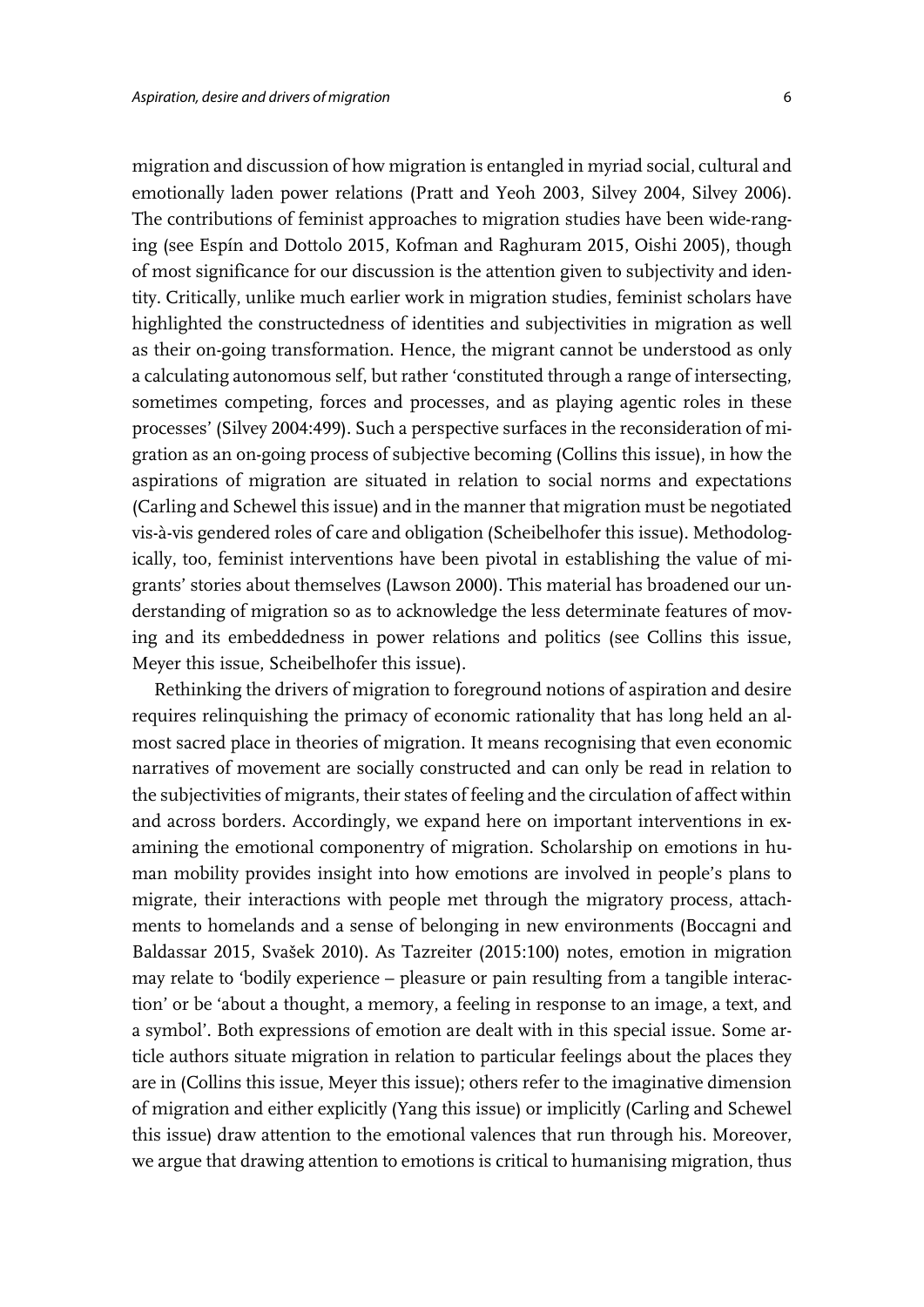allowing our scholarship to blur boundaries between different types of migration (Erdal and Oeppen this issue) and to see the subjectivity and identity of migrants as always in formation rather than predetermined by place of origin and mode of arrival.

A fourth development offering insight into rethinking the drivers of migration involves recent efforts by scholars to take time more seriously as a constitutive feature of migration (Collins and Shubin 2015, Cwerner 2001, Griffiths *et al.* 2013, McCormack and Schwanen 2011, Robertson 2014, Shubin 2015). In orthodox accounts of migration, time is often interpreted as linear and relatively compartmentalised, able to be broken up into durations of pre-migration, migration and then either settlement or return. The result has been an emphasis on what are perceived to be 'normal' temporal practices and, within a focus on the drivers of migration, an ability to codify standardised patterns of *when* migration occurs. One consequence is the presumption that individual migrants have complete agency over their migration decisions and can foresee future trajectories and assemble their present migration strategies accordingly. Such a view operates through excluding uncertain and surprising experiences of time that scholars monitoring individual narratives of migration regularly observe. It also bolsters a view that migrant 'decision-making' occurs at a singular moment in time, or at least within a relatively defined period before departure that involves the gathering and assessment of available information in an objective fashion. The authors in this special issue collectively present migration in a way that is much more temporally distributed: aspiration as socially situated but also future-oriented (Carling and Schewel this issue); the on-going-ness of migratory processes (Erdal and Oeppen this issue); opening and blockages that can start but also end migratory pathways (Collins this issue); and even the more structural account of mediating drivers as part of maintaining and shaping migratory flows (Van Hear *et al.* this issue)

Lastly, we draw on renewed focus on the migration industry that has emerged through increasing emphasis on processes of intermediation and the connections and infrastructures that generate and enable migration (Hindman and Oppenheim 2014, Lindquist *et al.* 2012, Xiang 2007, 2012, Xiang and Lindquist 2014). This body of work, particularly that which focuses on migration agents and brokers, helps illustrate how migration is entangled in the actions of mediating actors who not only make mobilities happen, but also seek to actively shape its contours and outcomes. Like earlier studies of transnationalism that lay down a conceptual foundation for this scholarship, a focus on the infrastructures of migration demonstrates that analysis of migration must rather address 'the systematically interlinked technologies, institutions, and actors that facilitate and condition mobility' (Xiang and Lindquist 2014:124). Such infrastructures do not operate independently, as Van Hear *et al.* (this issue) demonstrate, but rather can 'cluster in complexes' that have effects exceeding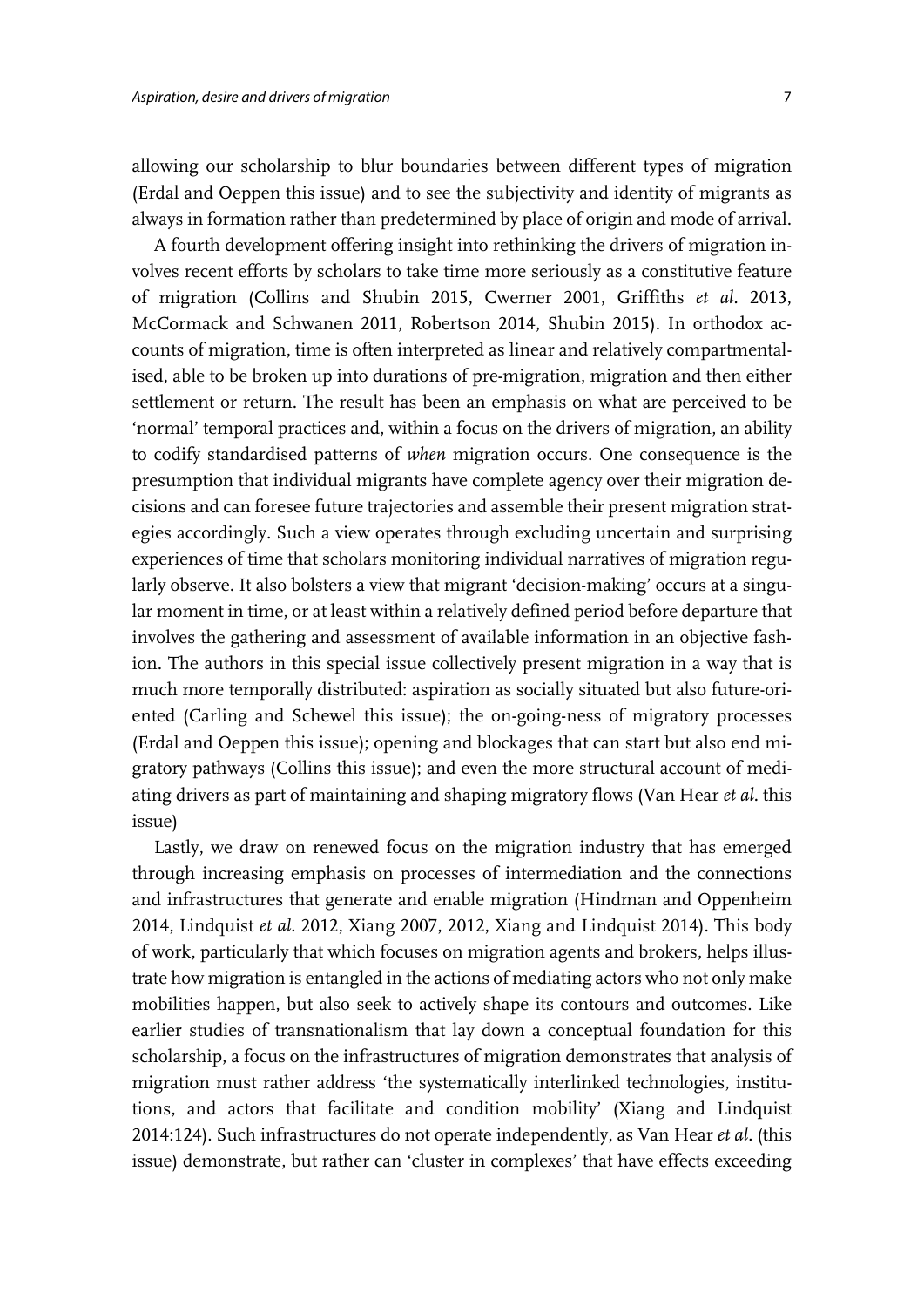the sum of their separate components. Indeed, if we include the gamut of infrastructures that Xiang and Lindquist (2014) identify – commercial, regulatory, technological, humanitarian, social – then we can conceive of the wide-scale economic, social and political drivers of migration as well as how they get articulated in individual bodies' will and capacity to migrate.

Each of these theoretical and methodological developments in migration studies has been crucial to displacing the view of migrants as autonomous, male, rational calculating subjects. They have also demonstrated the entanglement of migration in broader social and political processes as well as its implications for migrants' identities and subjectivities and the lived experiences of the places they traverse and reside in. Yet, despite such advancements, these approaches have not, even when taken together, established an alternative agenda for understanding the motive forces involved in migration. Recent emphasis on the infrastructures of migration has come closest to doing this, but it has done so principally by decentring the migrant in analyses and instead emphasising the role of mediating actors. This is an extraordinary contribution, though it fails to answer how we can explore the forces of migration for migrants or prospective migrants themselves. It is to this question that we now turn, further unpacking our own priority to aspiration, desire and drivers of migration.

## Aspiration and desire

'Aspiration' and 'desire' are common terms in migration scholarship, although neither has been the subject of much explicit theorising and too often both are accepted as shorthand for 'what migrants want'. While they have some semantic overlapping, they also open up distinct conceptual possibilities for migration theory. But exploring these distinctions requires an initial reflection on how the two words have been applied to migration. If we consider migration as a question of human subjects' actual or potential mobility, then aspiration and desire are, in simple terms, relevant to three types of relations:

- A subject's relation to migration possibilities
- A subject's relation to potential transformations in the context of migration
- An other's relation to mobile or potentially mobile subjects.

The last point's 'other' could take various forms, including a state, as in Yang's (this issue) analysis of Singapore's desire for foreign talent. The defining element of this relation is its converse of the first two points: those who migrate can also be objects of desire or aspiration. This special issue's articles demonstrate how the three types of relation intersect and blur. As Collins (this issue) shows, desire's use as a label for individual preference can also be more fundamentally replaced by alternative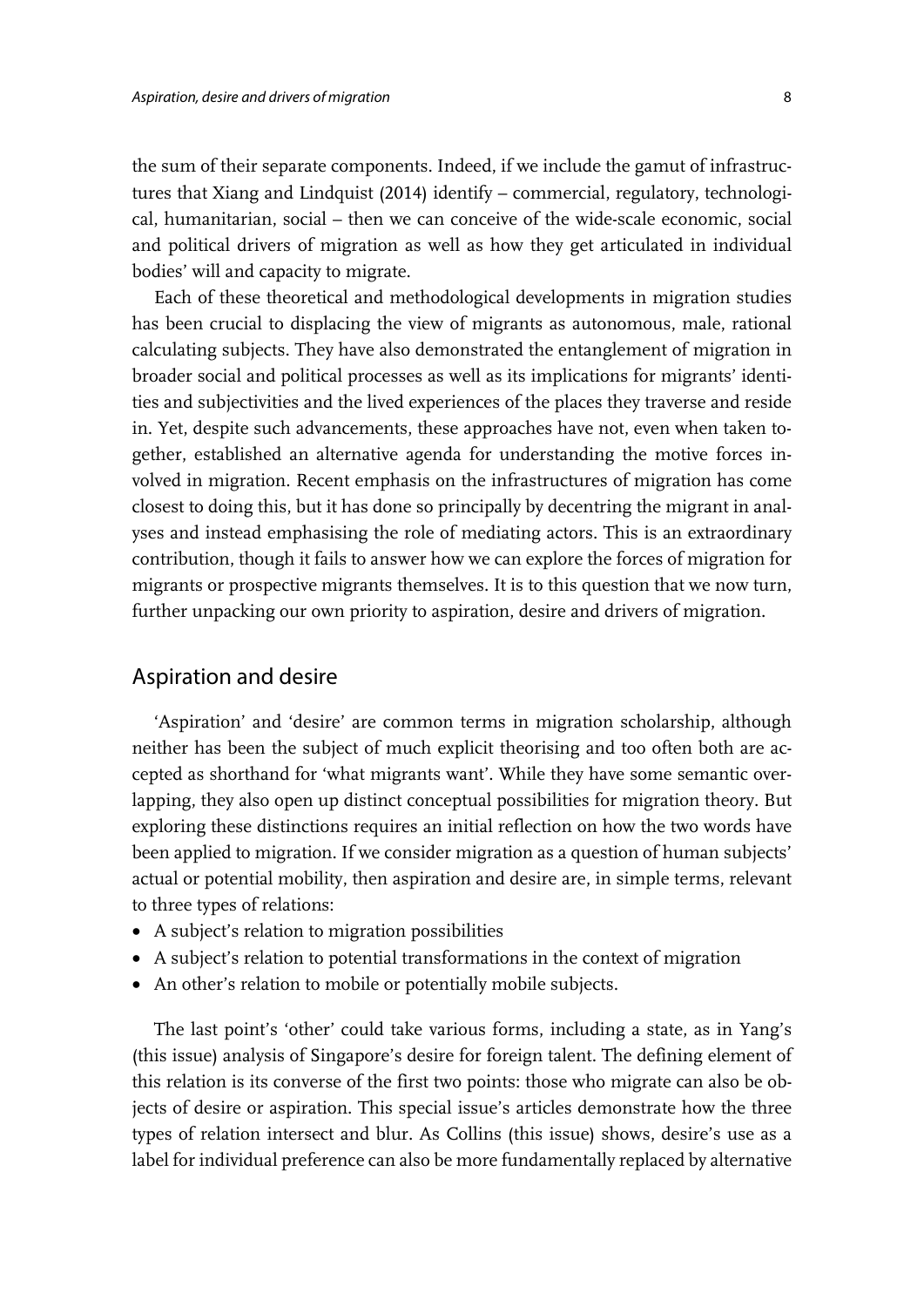ontologies that emphasise the processual character of mobility and its intersections with imagination and subjective transformation. Despite these complexities, the notion of three types of relation can help structure reflection on aspiration, desire and migration.

A subject's relation to migration possibilities is often conceptualised as 'migration aspirations'. In fact, this is probably the most established term for describing the conviction that leaving would be better than staying (Alpes 2014, Carling 2002, Castles *et al.* 2014, Creighton 2013, Crivello 2015, de Haas 2010). Other terms, including migration 'desires', 'wishes' and 'preferences', are used less consistently and in nearly synonymous ways, suggesting that they may be subsumed under 'migration aspirations' as a generic term (cf Carling and Schewel this issue). The term thus leads a dual existence: as an umbrella category and, at times, as a more specific manifestation of thoughts and feelings about potential mobility.

Carling and Schewel (this issue) extensively discuss the generic version of migration aspirations as a constitutive element of what they call two-step approaches to analysing migration – that is, the disaggregation of migration processes into the formation and realisation of migration aspirations. They also examine the theoretical implications of differently phrased survey questions about migration aspirations. If we leave this generic usage aside and consider 'aspiration' in its specific form, how do the nuances of this concept help us understand the appeal of migration? Unlike alternative terms, such as 'intention', 'plan' and 'wish', 'aspiration' marks an intersection of personal, collective and normative dimensions. As Ray (2006:209) puts it, aspirations are the 'social grounding of individual desire'. But whereas Ray sees desire as an inherently individualistic contrast to the social, Collins (this issue) explicitly foregrounds desire 'as a social force'. Inspired by the work of Deleuze and Guttari (1983), he argues that a subject's interest in migration only exists within a particular social context and is only possible because of desires invested in that social formation.

#### **The social grounding of aspiration and desire**

One aspect of the social grounding of aspiration and desire is that individual attitudes towards migration cannot be amicably divorced from those that are manifest in the social context. An aspiration to migrate reflects the transformative potential of migration and implies that this imagined transformation is not only viewed positively by the prospective migrant, but is also institutionally embedded. Though analytical vocabularies differ, this observation is well established in analyses of so-called cultures of migration (Horváth 2008, Timmerman *et al.* 2014).

The notion of migration aspirations reflects not only socially sanctioned behaviour, but also social mechanisms of diffusion: people may observe the migratory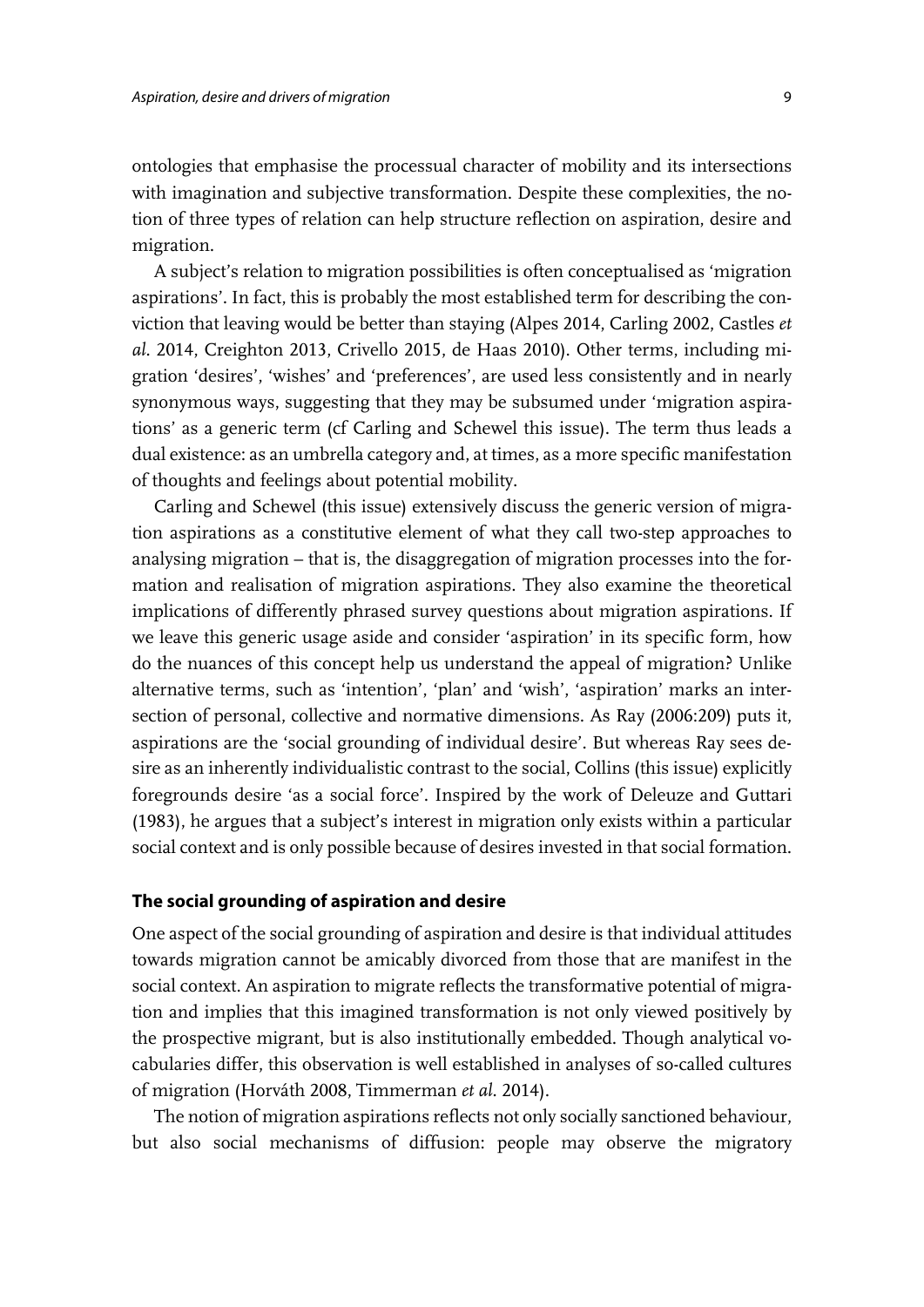achievements of their peers, come to see migration as a realistic prospect and develop migration aspirations (Kandel and Massey 2002). In this way, migration becomes part of what Ray (2006) refers to as the 'aspirations window' of individuals. This logic of emulative aspirations can be reinforced, or even overshadowed, by the cultural virtue of being someone who aspires. Two contrasting studies of aspirations in another sphere – education – illustrate this point. Frye (2012) shows how, among teenage girls in Malawi, expressions of educational aspirations serve primarily as assertions of identity. The girls seem to embrace an aspiration-centred cultural model that connects them from a 'mundane reality to a transcendent potentiality' (Frye 2012:1599). This cultural model is actively promoted by donors and policymakers, and resonates with neoliberal educational policies that are also pursued in the global North. In a study among working-class teenage boys in South London, Stahl (2014) shows how the 'aspiration agenda' clashed with the boys' valuation of egalitarianism and ordinariness and took the form of an 'affront' rather than a resource. Though their outcomes are opposite, the two studies demonstrate the value of examining individual assertions and experiences in the context of aspirational norms.

Educational aspirations feature in policy discourses as something to be bolstered. Migration aspirations, by contrast, have been politicised in greatly disparate and differentiated ways. In the 1980s and 1990s, the dominant mood in countries of origin shifted from condemnation to celebration of emigrants, and the migrant-as-rolemodel became an officially sanctioned driver of migration aspirations. This shift was epitomised by Philippine President Corazon Aquino's famed and controversial address to Filipina domestic workers in Hong Kong, in which she referred to them as the new 'heroes' of the Philippine economy (Carling 2005, Chang 2016). While the message was delivered to people who had already migrated, it disseminated the idea that becoming a migrant means being a hero. This focus on the heroes of migration also stipulates 'a desire realizable only outside of the nation, yet recognizable only within its borders' (Rafael 1997: 271), a relation that generates a sense of lack in national and local life by comparison to the ineffable possibilities of foreignness. This resonates with Yang's (this issue) contrasting Lacanian take on the Singaporean state's desire for 'foreign talent', expressed as a sense of lack when it comes to the role of young people, particularly in Singapore's aspirations for global success. The bolstering of aspirations and desire must thus be viewed not only in terms of their focus, but also their implications for other people, places and possible futures.

Another version of mobility celebration has evolved in higher education and research. Institutions and authorities encourage and endorse international academic mobility as intrinsically virtuous. Some have described the efforts as mobility fetishism (Robertson 2010, Sidhu *et al.* 2016). Even if mobile academics are motivated by concrete, individual gains from mobility, as Leung (2013) and (Bauder *et al.* 2016)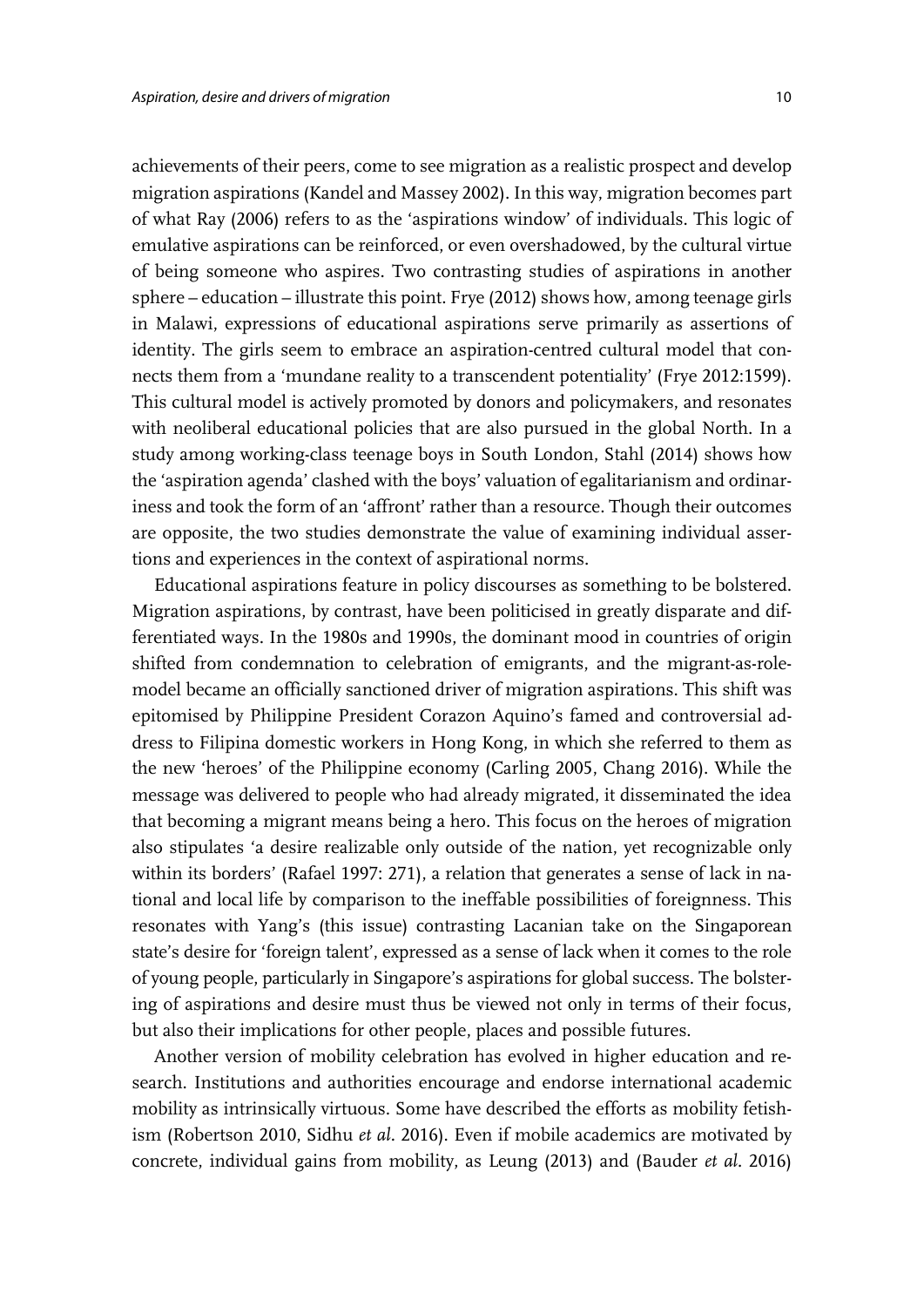have shown, the normative policy context matters: aspiring to be internationally mobile as an academic is generally considered virtuous.

For academics in the global South, however, aspirations for international mobility are often met with brain drain concerns. This distinction illustrates how the virtuousness of migration aspirations depends on the who, the where and the how of hypothetical mobility. Meyer (this issue) describes how young adults in rural eastern Germany are encouraged to develop their human capital through mobility, but implored to return and exploit this capital 'at home'. Aspiration and desire can, in other words, be applied simultaneously to young people's prospects for transformation through outmigration and their home region's efforts to retain them.

As Meyer shows, authorities in depopulating regions can seek to subdue young people's migration aspirations by invoking local patriotism but, ultimately, may prove powerless. In international migration governance, by contrast, states have a range of tools – from visas and fences to fines and detention – for curbing unwanted migration. Still, 'aspirations management' is becoming an increasingly important part of international migration governance. Countries that face unauthorised migration inflows are investing heavily in campaigns that essentially aim to quash migration aspirations (Schans and Optekamp 2016). The most well known, perhaps, are Australia's so-called Overseas Public Information Campaigns, which target potential asylum seekers, aiming to portray 'home' as safe and financially stable while rendering irregular migration to Australia as dangerous and futile (Watkins 2017).

Such campaigns specifically set out to discourage irregular migration; they address aspirations to migrate without attending to aspirations more broadly. But it is pertinent to both migration management and migration theory to ask what it is that people aspire to when they aspire to migrate. Perhaps the concept of aspirations is more relevant to those ultimate objectives? Bakewell once argued that 'people do not *aspire* to migrate; they aspire to *something* which migration might help them achieve'. <sup>1</sup> This claim reflects the distinction between migration as a means to an end and migration as an end in its own right (Carling 2014). If we follow Bakewell's assertion and consider migration as something instrumental – a means to an end – then the nature of the underlying aspirations is pivotal to migration theory. This also brings the focus on aspiration slightly closer to post-structural conceptualisations of desire that emphasise the way that specific expressions of desire, such as an interest in or will to migrate, are necessarily social determinations of more free-floating desires for individual becoming (Holland 1999). The significant relation to study, then, is not between subjects and migration possibilities, but rather between subjects and their potential transformation through migration.

The distinction between aspiration and desire *for migration* versus migration and desires pursued *through migration* does not preclude an integrated analysis of both.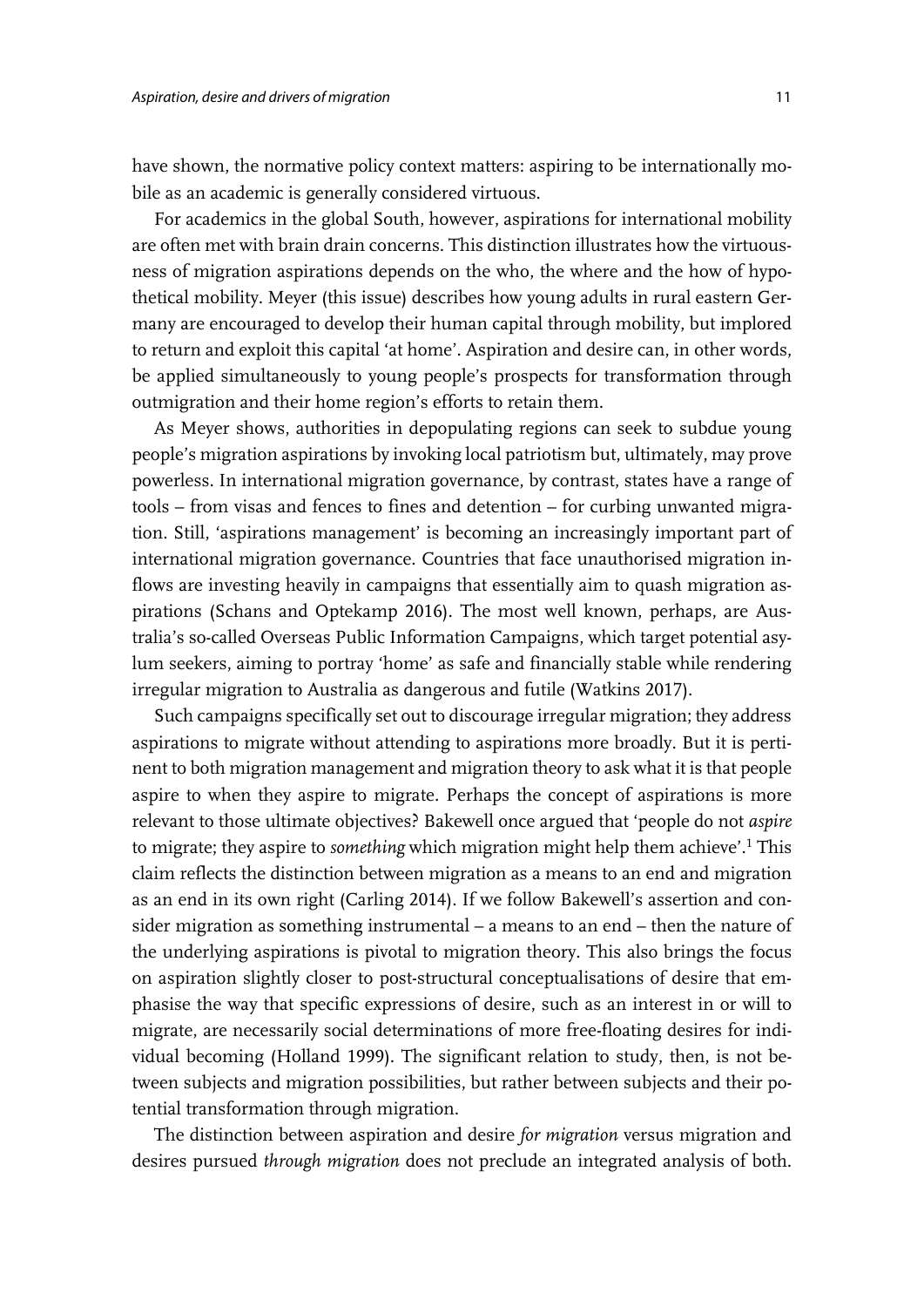As Carling and Talleraas (2016) show, 'life aspirations' and 'migration aspirations' can play distinct roles in a coherent framework of connections between root causes and migration outcomes. And as in-depth ethnographic research can show, it is striking how these two aspects of aspiration or desire are inseparably woven together. Sooudi (2014:2-3) makes this explicit in her study of Japanese in New York, whereby she examines 'migration and the narrative and representational practices surrounding it as forms of aspirational self-making'. The notion of aspirational self-making resonates with Scheibelhofer's (this issue) examination of the changing meaning and content of aspirations within migratory projects. Scheibelhofer points to insights that may be gleaned from researching 'the opportunities migrants have to realise their personal potential by trying out life elsewhere'.

Addressing desire also demands attention for dimensions of migration that can be overlooked when aspiration is taken to refer to plans, ideas, strategies and goals. Indeed, desire indexes not only these cognitive dimensions, but also foregrounds embodied, affective and material components of becoming and its relation to migration possibilities and enactments (Papadopoulos and Tsianos 2007). If migration takes place in relation to imaginative geographies of the world, then it also works through affective responses to the possibilities of different places, the stories of others and the opportunities and constraints that people face in their lives (Hindman and Oppenheim 2014). Desire is expressed in the actions people take in these circumstances. Yet, that does not mean that the outcomes of migration are predictable, either for migrants or for nation states seeking to manage flows to maximise economic or other outcomes. Collins (this issue) addresses exactly this concern by developing a theoretical account of desire that foregrounds the processual and contingent character of migration, the way it can be both enabled and blocked in encounters individuals have and the uncertain transformations in subjectivity that emerge through becoming a migrant.

#### **The semantic field of potentiality in migration**

Aspiration and desire are part of a semantic field which relates the present or actual with the future or potential. Migration has been coupled with a range of terms within this field, including 'hope', 'risk' and 'waiting'. We identified 15 such words, listed in Table 2. This list is hardly exhaustive, but the terms provide the contours of a thematic sphere in migration research that is not bound together by a unified approach or theoretical foundation. Each term on the list merits a full conceptual discussion, which is, in many cases, provided by the selected references. What is feasible here is to reflect of the field, as a whole, and the elements that differentiate the concepts.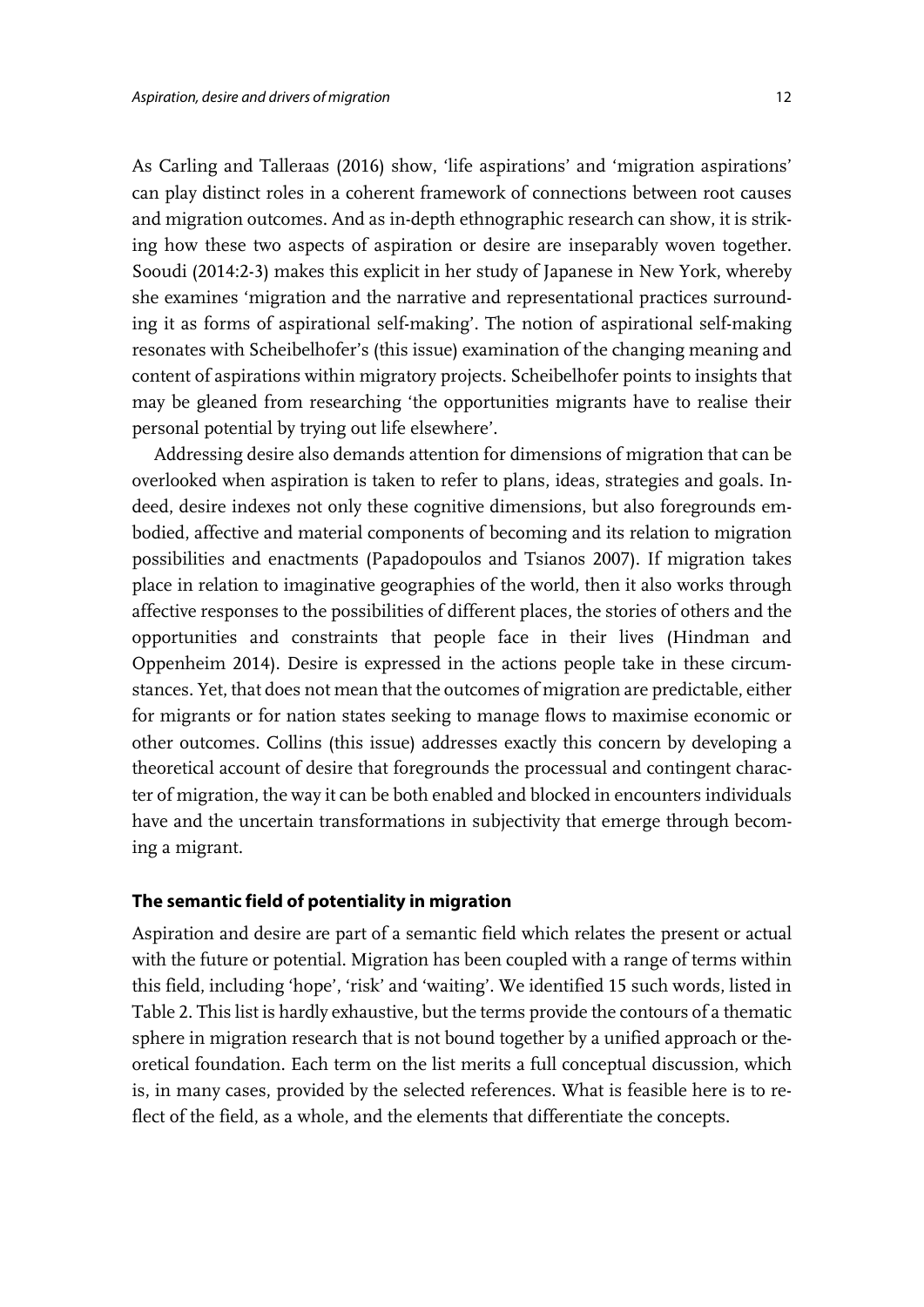Nearly all 15 words are used widely and often casually, without particular theoretical intentions. At the same time, they give pause, inviting us to consider the nuances and implications of their meaning and the consequent implications for applying them to the study of migration. A case in point, Kleist (2016) recently explored the analytical potential of 'hope', as we did for 'aspiration' and 'desire'. Since all 15 terms reflect some form of relation between the present or actual and the future or potential, they can be related to the temporalities of migration. The temporal turn is, as we noted, one of the developments that holds potential for new directions in migration theory.

| Term               | <b>Selected references</b>                                                                                                                         |  |  |
|--------------------|----------------------------------------------------------------------------------------------------------------------------------------------------|--|--|
| Aspiration         | Carling and Schewel this issue, Meyer this issue, Scheibelhofer this issue                                                                         |  |  |
| Desire             | Collins this issue, Hindman and Oppenheim 2014, Papadopoulos and Tsianos 2007<br>Cairns et al. 2017<br>Benson 2016, De Jong 2000, Meyer this issue |  |  |
| Dream              |                                                                                                                                                    |  |  |
| Expectation        |                                                                                                                                                    |  |  |
| Hope               | Kleist 2016, Kleist and Thorsen 2016, Mar 2005                                                                                                     |  |  |
| <i>Imaginaries</i> | Fortier 2012, Salazar 2014                                                                                                                         |  |  |
| <i>Imagining</i>   | Koikkalainen and Kyle 2016, Thompson 2016, Vigh 2009                                                                                               |  |  |
| <i>Intention</i>   | De Jong et al. 1986                                                                                                                                |  |  |
| Limbo              | Brun and Fabos 2015, Richter 2016                                                                                                                  |  |  |
| Prospects          | Czaika 2015                                                                                                                                        |  |  |
| Risk               | Hernandez-Carretero and Carling 2012, Williams and Baláž 2012                                                                                      |  |  |
| <b>Stuckness</b>   | Khan 2013, Stock 2012                                                                                                                              |  |  |
| <b>Uncertainty</b> | Horst and Grabska 2015, Williams and Baláž 2012                                                                                                    |  |  |
| Waiting            | Conlon 2011, Kwon 2015, Turner 2015                                                                                                                |  |  |
| Yearning           | Bal 2014, Burman 2010                                                                                                                              |  |  |

**Table 2. Selected terms applied to analysis of potentiality in migration**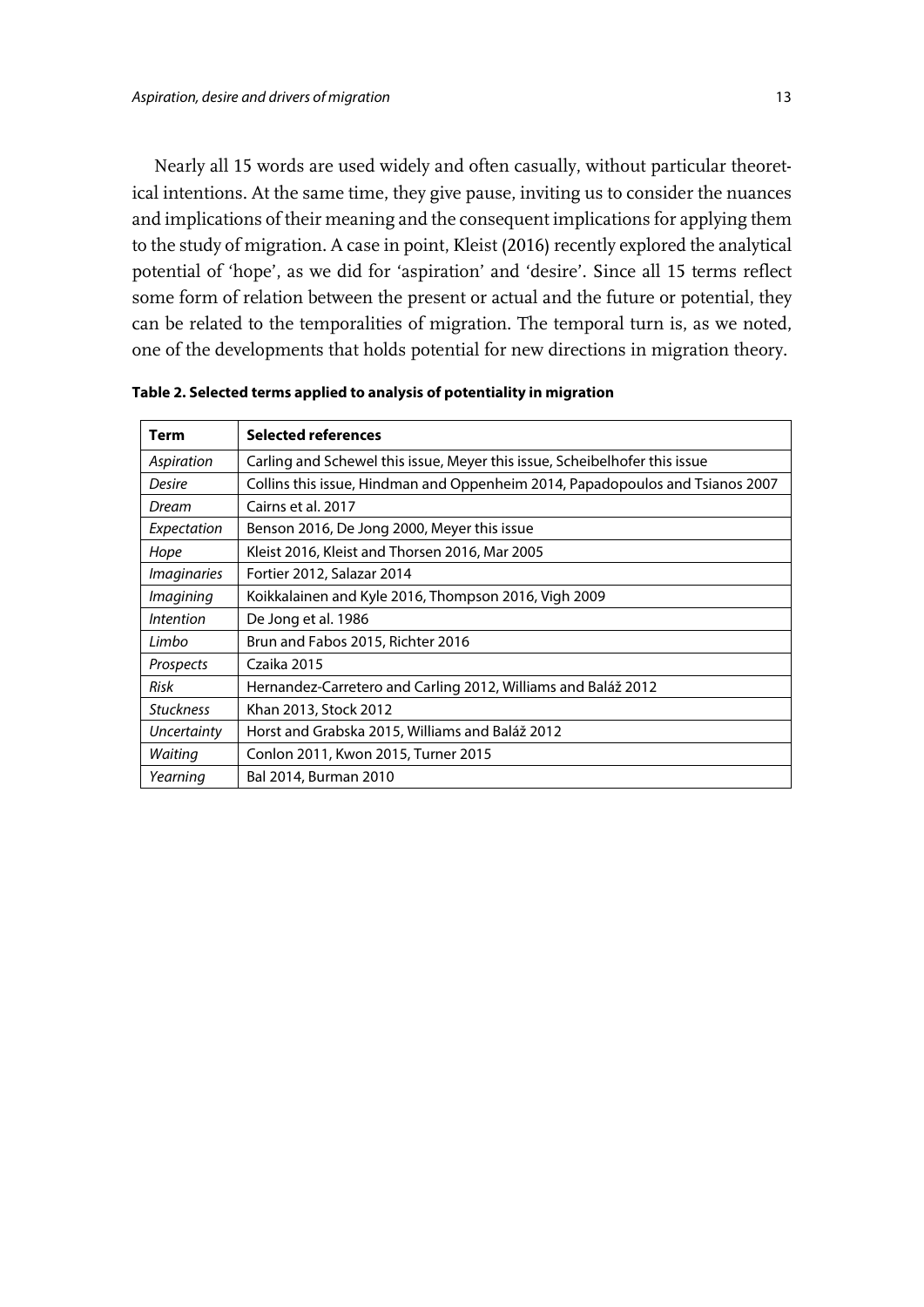While the temporal is a unifying element in this semantic field, the emotional rather breaks it up. The 15 terms differ greatly in emotional potency and hue. These differences underlie interactions between different aspects of potentiality. For instance, Hernández-Carretero (2016) shows how migration uncertainties differ through the mediating effect of hope. Her informants embrace the hope-filled uncertainty of emigration, but resent the hopeless uncertainties of return. The terms also differ in the way they represent temporalities and potentialities as something embodied. Desire stands out in this respect, speaking to the material and imaginative generation of migration at the level of the body. Finally, Table 2's terms diverge in their representations of agency and constraint. At one extreme, 'stuckness' implies an externally imposed inability to realise potentials; at the other, 'intention' foregrounds individual capacity to act, even when outcomes are uncertain. Within this diverse semantic field of potentiality, aspiration and desire appear to be adjoining. However, the preceding discussion has demonstrated the value of exploring nuances in meaning, connotation and theoretical implication.

## Drivers of migration

Going from aspiration and desire to drivers of migration implies a shift in perspective. While the first two terms require identifying with actors, the latter reflects analysis by an outside observer. Such analyses are a long-held feature of migration scholarship and theorising, present as far back as Ravenstein's (1885) laws and foregrounded in Lee's (1966) model of migration. As migration issues have risen on policy agendas, academics have also faced demand for knowledge about the factors that shape migration flows and, by extension, might be influenced by policy measures.

While the search for explanatory factors is long-standing, there has been a shift in dominant vocabularies. In particular, 'drivers' of migration has quite recently gained prominence alongside 'determinants' and 'causes'. Figure 1 illustrates this development through tracking citations of the words in publications from 1990 to 2016. Since the annual number of social-scientific publications on migration has grown more than tenfold during this period, the graph shows the relative incidence of the three key terms. Since the 1990s, 'determinants' has become less commonly used, 'causes' occurs with more or less constant frequency and 'drivers' has rapidly become a dominant theoretical concept after debuting in the early 2000s. Van Hear, Bakewell and Long (this issue) are, to our knowledge, the first to provide a comprehensive discussion of 'drivers of migration' as a theoretical concept.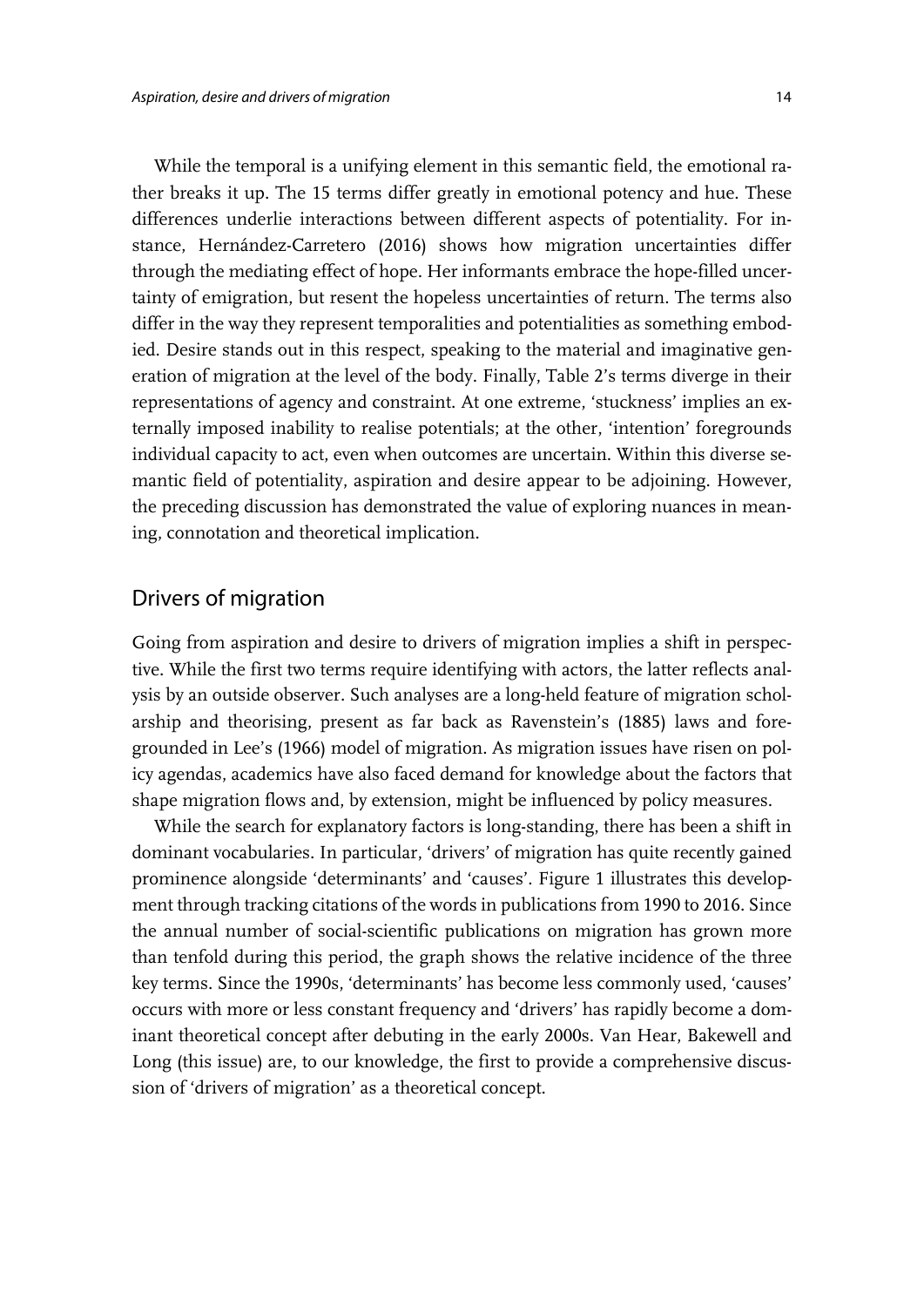

**Figure 1. Frequency of selected analytical terms in academic publications on migration**

The emergence of 'drivers' in the migration literature has been boosted by the growing interest in environmental influences on migration, especially in light of climate change (Black *et al.* 2011, Etzold *et al.* 2014, Raleigh 2011). It has become obvious that environmental change could plausibly shape migration in significant ways. But given the complex interactions with socioeconomic diversity, it seemed overly crude to claim that climate change is a determinant of migration. The concept of drivers provided an analytical alternative. In the introduction to a seminal special issue on environmental change and migration, Black *et al.* (2011) proposed five drivers of migration: economic, political, demographic, social and environmental. This framework, they wrote, 'seeks to focus attention away from the idea that environmental change directly causes migration, towards an understanding of the broader drivers of migration, and how these are susceptible in different and inter-linked ways to environmental change' (Black *et al.* 2011:S10).

The effects of environmental change highlight more general points about the difficulty of assigning causal status to particular influences on migration. The vocabulary of drivers might therefore also have been bolstered by a more general anxiety about claims to causality in migration research. Compared to 'determinants' and 'causes' of migration, 'drivers' carries less intimidating ontological commitments.

While 'causes' of migration appear to be losing ground in academic publications, it is significant that the particular notion of 'root causes' is being revived in policy circles. In response to the migration and refugee crisis of 2015, European

Notes: Numbers refer to publications that use the respective term in their title, abstract or keywords. The denominator is the total number of publications that refer to migration. All numbers are restricted to publications in the social sciences. Graphs are based on sliding averages. Source: Scopus.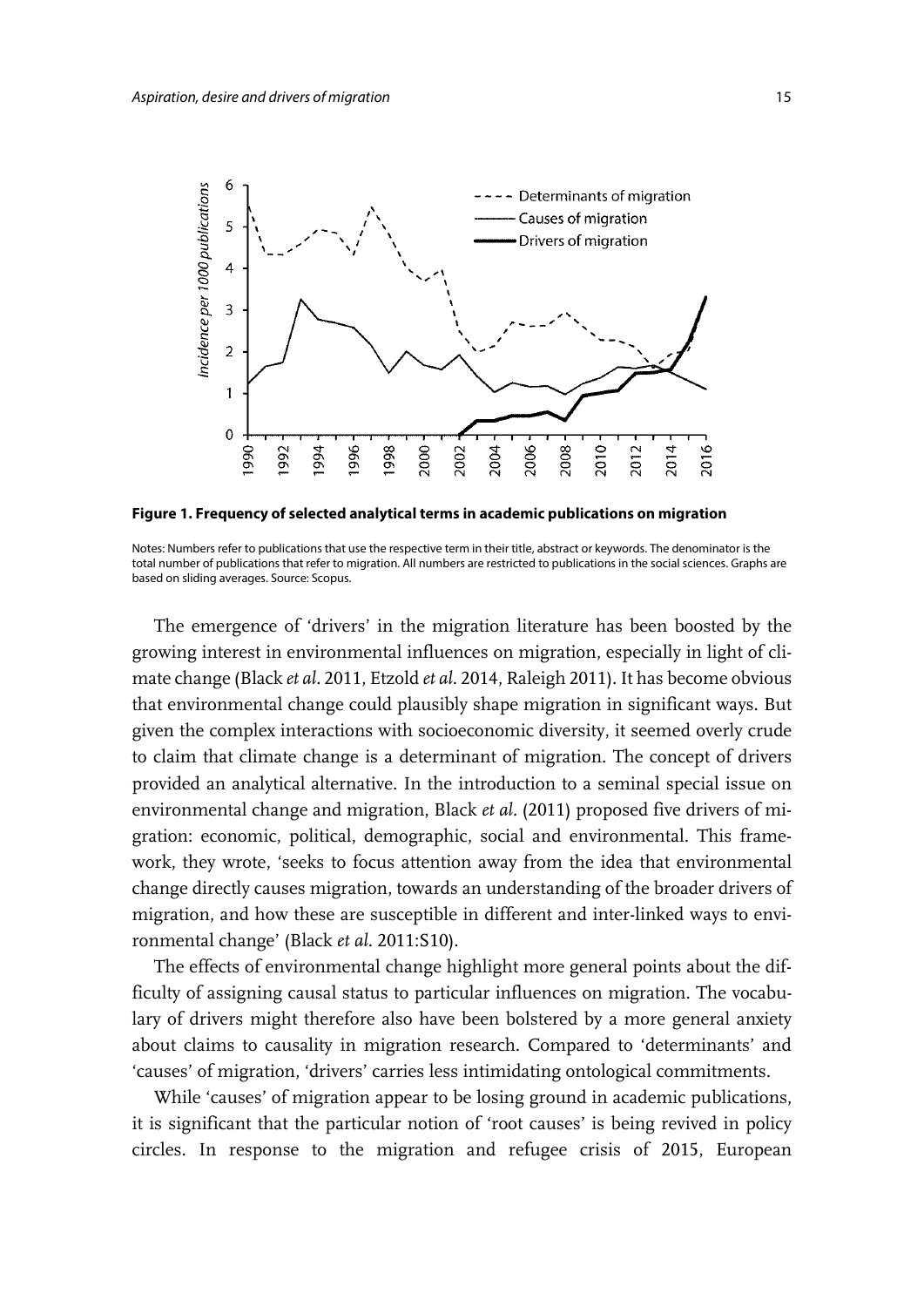governments, in particular, stressed the need to address migration challenges by 'tackling the root causes', and sought to direct international development cooperation accordingly. However, the merits of such a strategy are highly questionable (Carling and Talleraas 2016, Clemens 2014). This is partly because of the mediating role of aspirations, which tend to rise with socioeconomic development. The shift from 'causes' to 'drivers' allows for analyses that are more attuned to the complex dynamics that shape migration.

Where Black *et al.* (2011) proposed a pentagon of thematically classified drivers, Van Hear *et al.* (this issue) raise the level of abstraction and differentiate instead between predisposing, proximate, precipitating and mediating drivers. They courageously label the proposed framework 'push-pull plus' in recognition of the analytical contributions made by migration theorists a half-century ago. This tribute contrasts with the dominant trend in the migration literature, which is rather to invoke pushpull only as a crude counterpart that implicitly props up the author's own analytical sophistication.

## Forging connections and looking forward

The juxtaposition of three key concepts in this special issue raises the question of how they are connected. In particular, do aspirations and desire represent drivers of migration? Van Hear *et al.* (this issue) take this question head-on, arguing that while others see aspirations and desire playing such a role, the term 'driver' should 'be reserved for the more external material forces that influence mobility'. In this view, drivers cannot alone explain migration; rather, they facilitate or constrain individual agency. Several other articles in this special issue also relate aspirations or desire to a structure-agency framework, at least implicitly. But, as we have highlighted here, theoretically sound analyses of aspiration or desire situate expressions of these concepts in wider structures or social formations, rather taking them as reflections of atomistic and autonomous examples of individual preference.

Individually, the articles in this special issue demonstrate different ways scholars of migration can approach ideas of aspiration, desire and drivers of migration to address a range of empirical questions. For example, what drivers operate in labour, asylum, educational, settler, irregular and other kinds of migration? How are they combined and what effects do they have? What sorts of aspirations and desires are expressed in these movements, and how does a focus on desire and aspiration help us explore the future in migration and migrant lives? How are different actors – families, states, migrants, intermediaries – involved in the circulation of aspiration and desire and the instigation and mediation of migration? What are the cultural circuits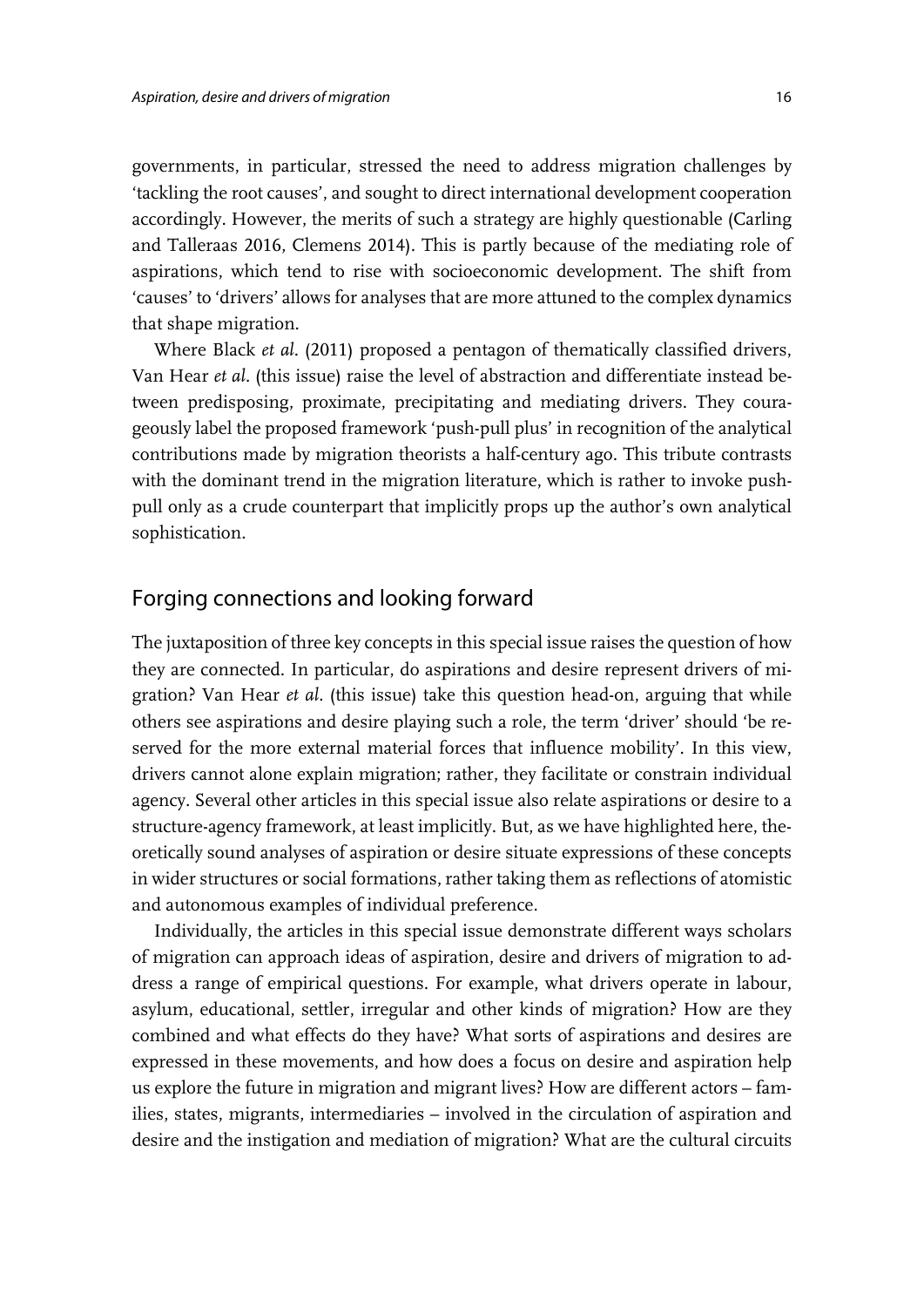involved in shaping migration and crafting imaginaries of migrants as desirable or undesirable subjects?

Through their focus on aspiration, desire and drivers of migration, the articles in this special issue together make several important contributions to advancing scholarly understandings of migration. First, the articles demonstrate the conceptual promise of re-engaging drivers of migration in ways that neither reify individual decision-making nor totally displace the individual migrant in favour of social networks or transnational communities. Second, the articles build on long-standing criticisms of binaries in migration by teasing apart distinctions between internal and international migration, migrants and non-migrants and the linear timing of decision-movement-outcome. Third, by recognising the openness of aspiration and desire in migration, the special issue also responds to and builds on the social sciences' renewed interest in, generally speaking, the future.

### Notes

1 Oliver Bakewell's contribution to discussions at the explorative workshop 'Aspirations and Capabilities in Migration Processes', co-organised by the International Migration Institute (IMI) and the Peace Research Institute Oslo (PRIO), Oxford, 10-11 January 2013.

## References

- Adam, H. (1984) 'Rational Choice in Ethnic Mobilization: A Critique.' *International Migration Review,* 18(2):377-381.
- Alpes, M.J. (2014) 'Imagining a future in "bush": migration aspirations at times of crisis in Anglophone Cameroon.' *Identities,* 21(3):259-274.
- Bal, E. (2014) 'Yearning for faraway places: The construction of migration desires among young and educated Bangladeshis in Dhaka.' *Identities,* 21(3):275-289.
- Basch, L., Glick Schiller, N. and Szanton Blanc, C. (1994) *Nations unbound: Transnational projects, postcolonial predicaments and deterritorialized nation-states*. Amsterdam: Gordon and Breach Publishers.
- Bauder, H., Hannan, C.-A. and Lujan, O. (2016) 'International Experience in the Academic Field: Knowledge Production, Symbolic Capital, and Mobility Fetishism.' *Population, Space and Place*:n/an/a.
- Benson, M. (2016) *Lifestyle migration: Expectations, aspirations and experiences*: Routledge.
- Black, R., Adger, W.N., Arnell, N.W., Dercon, S., Geddes, A. and Thomas, D. (2011) 'The effect of environmental change on human migration.' *Global Environmental Change,* 21, Supplement 1:S3- S11.
- Boccagni, P. and Baldassar, L. (2015) 'Emotions on the move: Mapping the emergent field of emotion and migration.' *Emotion, Space and Society,* 16:73-80.
- Brun, C. and Fabos, A. (2015) 'Making homes in limbo? A conceptual framework.' *Refuge: Canada's Journal on Refugees,* 31(1).
- Burman, J. (2010) *Transnational Yearnings. Tourism, Migration and the Diasporic City*. Vancouver: UBC Press.
- Cairns, D., Cuzzocrea, V., Briggs, D. and Veloso, L. (2017) *The Consequences of Mobility*. Cham: Palgrave Macmillan.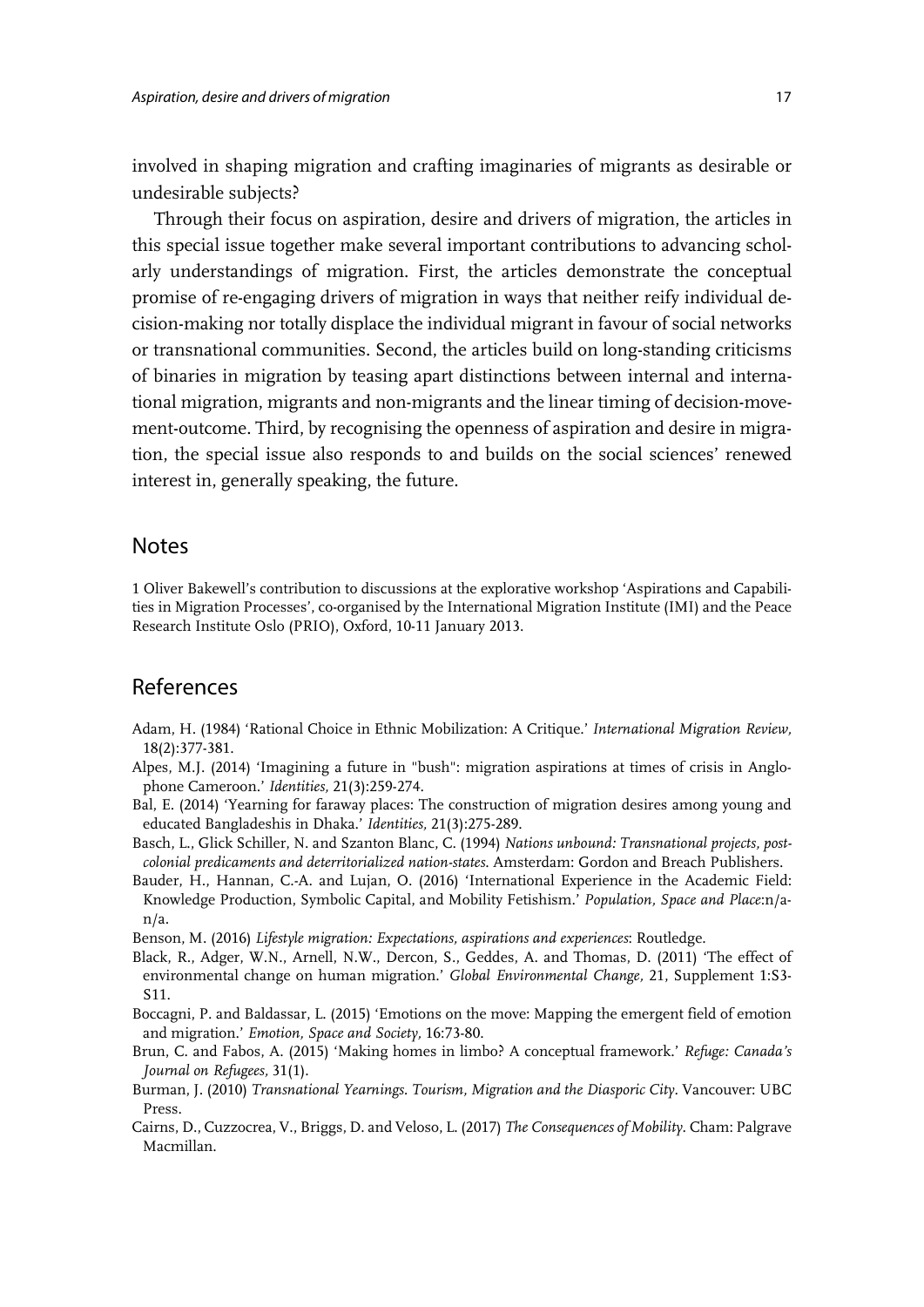- Carling, J. (2002) 'Migration in the age of involuntary immobility: Theoretical reflections and Cape Verdean experiences.' *Journal of Ethnic and Migration Studies,* 28(1):5-42.
- Carling, J. (2005) *Gender dimensions of international migration*. Global Migration Perspectives, 35. Geneva: Global Commission on International Migration.
- Carling, J. (2014) 'The role of aspirations in migration.' paper presented at *Determinants of International Migration*, International Migration Institute, University of Oxford, Oxford, 23–25 September.
- Carling, J. and Schewel, K. (this issue) 'Revisiting aspiration and ability in international migration.' *Journal of Ethnic and Migration Studies,* n/a(n/a):n/a.
- Carling, J. and Talleraas, C. (2016) *Root Causes and Drivers of Migration*. PRIO Paper. Oslo: Peace Research Institute Oslo.
- Casas-Cortes, M., Cobarrubias, S., De Genova, N., Garelli, G., Grappi, G., Heller, C., Hess, S., Kasparek, B., Mezzadra, S., Neilson, B., Peano, I., Pezzani, L., Pickles, J., Rahola, F., Riedner, L., Scheel, S. and Tazzioli, M. (2015) 'New Keywords: Migration and Borders.' *Cultural Studies,* 29(1):55-87.
- Castles, S., de Haas, H. and Miller, M.J. (2014) *The Age of Migration*, Third ed. Basingstoke: Palgrave Macmillan.
- Chang, G. (2016) *Disposable Domestics: Immigrant Women Workers in the Global Economy*. Chicago: Haymarket Books.
- Clemens, M. (2014) *Does development reduce migration?* Working Paper, 359. Washington, DC: Center for Global Development.
- Collins, F.L. (2009) 'Transnationalism unbound: detailing new subjects, registers and spatialities of cross‐border lives.' *Geography Compass,* 3(1):434-458.
- Collins, F.L. (this issue) 'Desire as a theory for migration studies: temporality, assemblage and becoming in the narratives of migrants.' *Jounal of Ethnic and Migration Studies,* n/a(n/a):n/a.
- Collins, F.L. and Shubin, S. (2015) 'Migrant times beyond the life course: The temporalities of foreign English teachers in South Korea.' *Geoforum,* 62:96-104.
- Conlon, D. (2011) 'Waiting. Feminist perspectives on the spacings/timings of migrant (im)mobility.' *Gender, Place and Culture,* 18(3):353-360.
- Creighton, M.J. (2013) 'The role of aspirations in domestic and international migration.' *Social Science Journal,* 50(1):79-88.
- Crivello, G. (2015) ''There's no future here': The time and place of children's migration aspirations in Peru.' *Geoforum,* 62:38-46.
- Cwerner, S.B. (2001) 'The Times of Migration.' *Journal of Ethnic and Migration Studies,* 27(1):7-36.
- Czaika, M. (2015) 'Migration and Economic Prospects.' *Journal of Ethnic and Migration Studies,* 41(1):58-82.
- de Haas, H. (2010) 'The Internal Dynamics of Migration Processes. A Theoretical Inquiry.' *Journal of Ethnic and Migration Studies*:1-31.
- de Haas, H. (2011) *The determinants of international migration. Conceptualizing policy, origin and destination effects*. DEMIG project paper, 2. Oxford: International Migration Institute.
- De Jong, G.F. (2000) 'Expectations, gender, and norms in migration decision-making.' *Population Studies,* 54(3):307-319.
- De Jong, G.F., Root, B.D., Gardner, R.W., Fawcett, J.T. and Abad, R.G. (1986) 'Migration Intentions and Behavior: Decision-Making in a Rural Philippine Province.' *Population and Environment,* 8(1- 2):41-62.
- Deleuze, G. and Guttari, F. (1983) *Anti-Oedipus: Capitalism and Schizophrenia*. Minneapolis: University of Minnesota Press.
- Erdal, M.B. and Oeppen, C. (this issue) 'Forced to leave? The discursive and analytical significance of describing migration as forced and voluntary ' *Jounal of Ethnic and Migration Studies*, n/a(n/a):n/a.
- Espín, O.M. and Dottolo, A.L., eds (2015) *Gendered Journeys: Women, Migration and Feminist Psychology*. Houndmills: Palgrave.
- Etzold, B., Ahmed, A.U., Hassan, S.R. and Neelormi, S. (2014) 'Clouds gather in the sky, but no rain falls. Vulnerability to rainfall variability and food insecurity in Northern Bangladesh and its effects on migration.' *Climate and Development,* 6(1):18-27.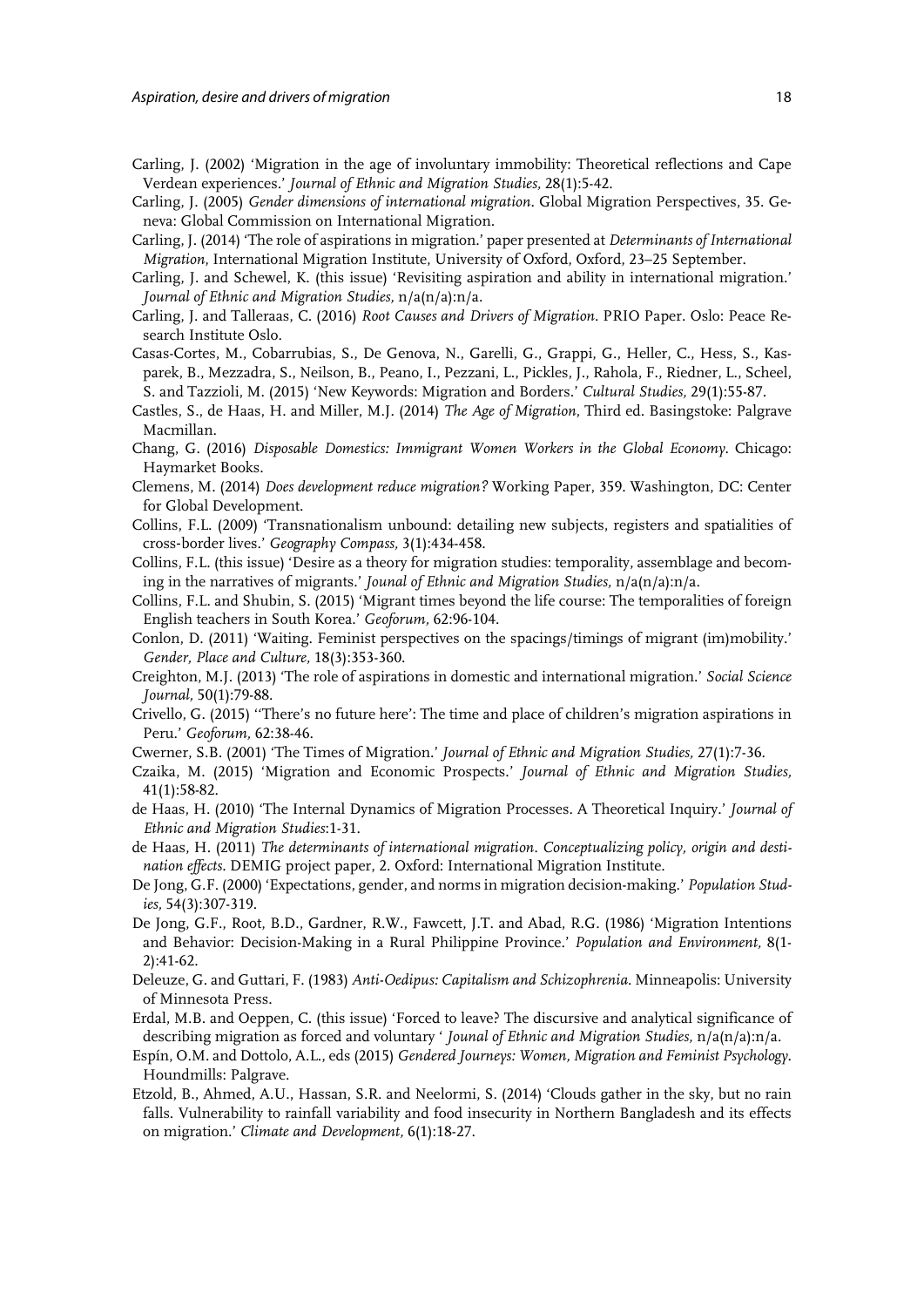- Findlay, A.M. and Li, F.L.N. (1998) 'A migration channels approach to the study of professionals moving to and from Hong Kong.' *International Migration Review,* 32(3):682-703.
- Fortier, A.-M. (2012) 'The Migration Imaginary and the Politics of Personhood.' in Messer, M., Schroeder, R. and Wodak, R. (eds) *Migrations: Interdisciplinary Perspectives*. Vienna: Springer Vienna, 31-41.
- Frye, M. (2012) 'Bright Futures in Malawi's New Dawn: Educational Aspirations as Assertions of Identity.' *American Journal of Sociology,* 117(6):1565-1624.
- Goss, J. and Lindquist, B. (1995) 'Conceptualizing international labour migration: A structuration perspective.' *International Migration Review,* 29(2):317-351.
- Griffiths, M., Rogers, A. and Anderson, B. (2013) *Migration, time and temporalities: review and prospect*. COMPAS research resources paper. Oxford: Centre on Migration, Policy and Society.
- Halfacree, K.H. and Boyle, P.J. (1993) 'The challenge facing migration research: the case for a biographical approach.' *Progress in Human Geography,* 17(3):333-348.
- Hernández-Carretero, M. (2016) 'Hope and uncertainty in Senegalese migration to Spain: taking chances on emigration but not upon return.' in Kleist, N. and Thorsen, D. (eds) *Hope and uncertainty in contemporary African migration*. New York: Routledge, 1-20.
- Hernandez-Carretero, M. and Carling, J. (2012) 'Beyond "Kamikaze Migrants": Risk Taking in West African Boat Migration to Europe.' *Human Organization,* 71(4):407-416.
- Hindman, H. and Oppenheim, R. (2014) 'Lines of Labor and Desire:" Korean Quality" in Contemporary Kathmandu.' *Anthropological Quarterly,* 87(2):465-495.
- Holland, E.W. (1999) *Deleuze and Guattari's Anti-Oedipus*. New York: Routledge.
- Horst, C. and Grabska, K. (2015) 'Introduction: Flight and Exile—Uncertainty in the Context of Conflict-Induced Displacement.' *Social Analysis,* 59(1):1-18.
- Horváth, I. (2008) 'The culture of migration of rural Romanian youth.' *Journal of Ethnic and Migration Studies,* 34(5):771-786.
- Kandel, W. and Massey, D.S. (2002) 'The Culture of Mexican Migration: A Theoretical and Empirical Analysis.' *Social Forces,* 80(3):981-1004.
- Khan, N. (2013) 'A Moving Heart: Querying a Singular Problem of 'Immobility' in Afghan Migration to the UK.' *Medical Anthropology,* 32(6):518-534.
- Kleist, N. (2016) 'Introduction: studying hope and uncertainty in African migration.' in Kleist, N. and Thorsen, D. (eds) *Hope and uncertainty in contemporary African migration*. New York: Routledge, 1- 20.
- Kleist, N. and Thorsen, D., eds (2016) *Hope and uncertainty in contemporary African migration*. New York: Routledge.

Kofman, E. and Raghuram, P. (2015) *Gendered Migrations and Global Social Reproduction*. Basingstoke: Palgrave.

- Koikkalainen, S. and Kyle, D. (2016) 'Imagining mobility: the prospective cognition question in migration research.' *Journal of Ethnic and Migration Studies,* 42(5):759-776.
- Kwon, J.H. (2015) 'The Work of Waiting: Love and Money in Korean Chinese Transnational Migration.' *Cultural Anthropology,* 30(3):477-500.
- Lawson, V.A. (2000) 'Arguments within geographies of movement: The theoretical potential of migrants' stories.' *Progress in Human Geography,* 24(2):173-189.
- Lee, E.S. (1966) 'A Theory of Migration.' *Demography,* 3(1):47-57.
- Leung, M.W.H. (2013) ''Read ten thousand books, walk ten thousand miles': geographical mobility and capital accumulation among Chinese scholars.' *Transactions of the Institute of British Geographers,* 38(2):311-324.
- Levitt, P. and Glick Schiller, N. (2004) 'Conceptualizing simultaneity: A transnational social field perspective on society.' *International Migration Review,* 38(3):1002-1039.
- Lindquist, J., Xiang, B. and Yeoh, B.S.A. (2012) 'Opening the Black Box of Migration: Brokers, the Organization of Transnational Mobility and the Changing Political Economy in Asia INTRODUC-TION.' *Pacific Affairs,* 85(1):7-19.
- Mar, P. (2005) 'Unsettling Potentialities: Topographies of Hope in Transnational Migration.' *Journal of Intercultural Studies,* 26(4):361-378.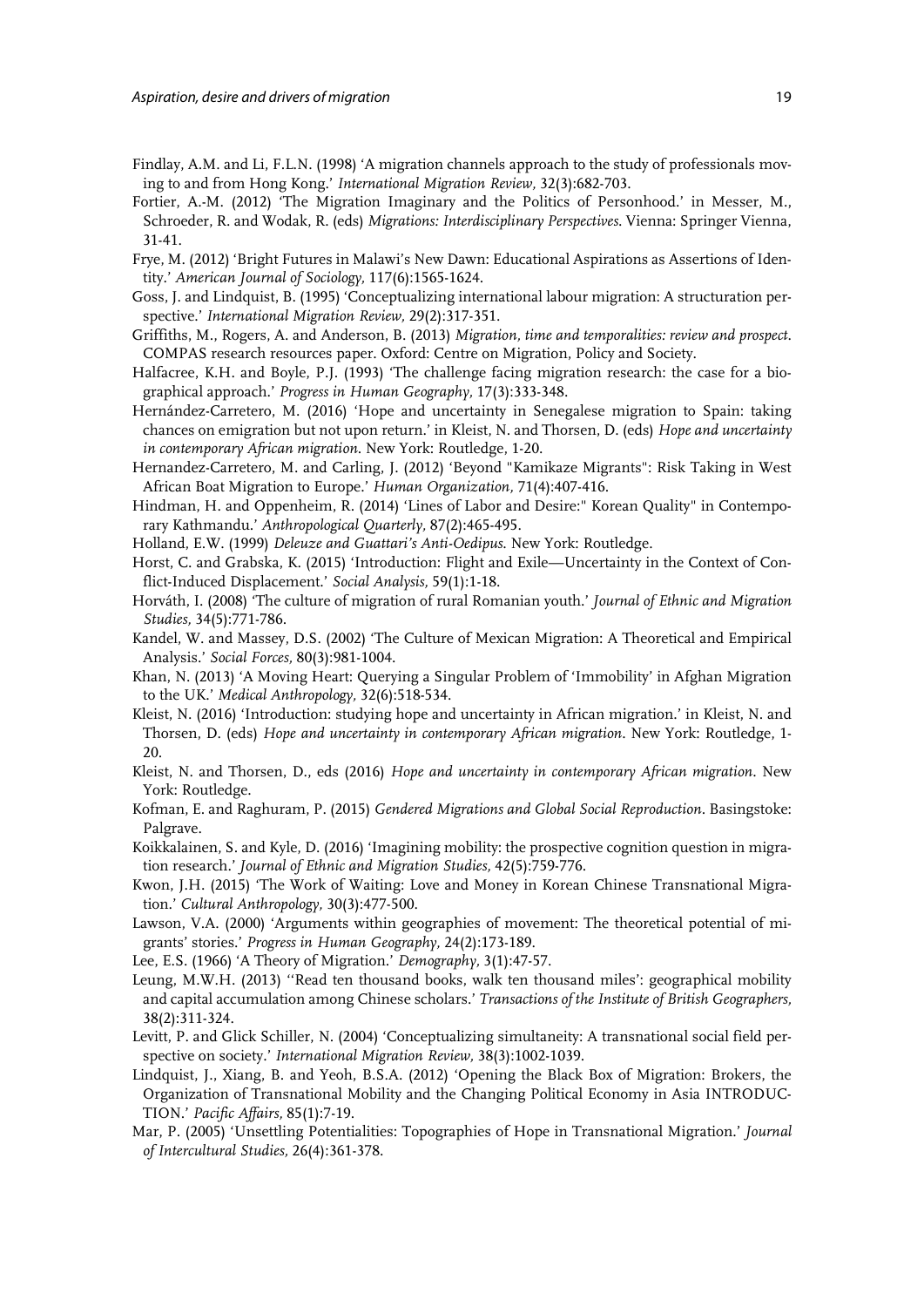- McCormack, D.P. and Schwanen, T. (2011) 'Guest Editorial: The Space—Times of Decision Making.' *Environment and Planning A,* 43(12):2801-2818.
- Meyer, F. (this issue) 'Navigating aspirations and expectations: adolescents' considerations of outmigration from rural eastern Germany.' *Jounal of Ethnic and Migration Studies,* n/a(n/a):n/a.
- Oishi, N. (2005) *Women in Motion: Globalization, State Policies, and Labor Migration in Asia*. Stanford: Stanford University Press.
- Papadopoulos, D. and Tsianos, V. (2007) 'The autonomy of migration: The animals of undocumented mobility.' in Hickey-Moody, A. and Malins, P. (eds) *Deleuzian encounters. Studies in contemporary social issues*. Basingstoke: Palgrave Macmillan, 223-235.
- Pratt, G. and Yeoh, B. (2003) 'Transnational (Counter) Topographies.' *Gender, Place & Culture,* 10(2):159-166.
- Raleigh, C. (2011) 'The search for safety: The effects of conflict, poverty and ecological influences on migration in the developing world.' *Global Environmental Change-Human and Policy Dimensions,* 21:S82-S93.
- Ravenstein, E.G. (1885) 'The laws of migration.' *Journal of the Statistical Society of London,* 48(2):167- 235.
- Ray, D. (2006) 'Aspirations, Poverty, and Economic Change.' in Banerjee, A.V., Bénabou, R. and Mookherjee, D. (eds) *Aspirations, Poverty, and Economic Change*. Oxford: Oxford University Press, 409-421.
- Richter, L. (2016) 'On the Edge of Existence: Malian Migrants in the Maghreb.' *Culture Unbound: Journal of Current Cultural Research,* 8(1):74-87.
- Robertson, S. (2014) *The Temporalities of International Migration: Implications for Ethnographic Research*. ICS Occasional Paper Series, 5(1). Sydney: Institute for Culture and Society.
- Robertson, S.L. (2010) 'Critical response to Special Section: international academic mobility.' *Discourse: Studies in the Cultural Politics of Education,* 31(5):641-647.
- Rouse, R. (1991) 'Mexican migration and the social space of postmodernism.' *Diaspora,* 1(1):8-23.
- Salazar, N.B. (2014) 'Migrating Imaginaries of a Better Life… Until Paradise Finds You.' in Benson, M. and Osbaldiston, N. (eds) *Understanding Lifestyle Migration*. Houndmills: Palgrave Macmillan, 119-138.
- Schans, D. and Optekamp, C. (2016) *Raising awareness, changing behavior? Combatting irregular migration through information campaigns*. Cahier, 2016-11. The Hague: Wetenschappelijk Onderzoek- en Documentatiecentrum (WODC), Ministerie van Veiligheid en Justitie.
- Scheibelhofer, E. (this issue) 'Shifting migration aspirations in second modernity.' *Jounal of Ethnic and Migration Studies,* n/a(n/a):n/a.
- Shubin, S. (2015) 'Migration timespaces: a Heideggerian approach to understanding the mobile being of Eastern Europeans in Scotland.' *Transactions of the Institute of British Geographers,* 40(3):350-361.
- Sidhu, R., Collins, F., Lewis, N. and Yeoh, B. (2016) 'Governmental assemblages of internationalising universities: Mediating circulation and containment in East Asia.' *Environment and Planning A,* 48(8):1493-1513.
- Silvey, R. (2004) 'Power, difference and mobility: feminist advances in migration studies.' *Progress in Human Geography,* 28(4):490-506.
- Silvey, R. (2006) 'Geographies of gender and migration: Spatializing social difference.' *International Migration Review,* 40(1):64-81.
- Smith, M.P. (2001) *Transnational Urbanism. Locating globalization*. Malden: Blackwell Publishing.
- Sooudi, O.K. (2014) *Japanese New York: Self-reinvention and Migrant Artists on the World Stage*: University of Hawai'I Press.
- Stahl, G. (2014) 'The Affront of the Aspiration Agenda: White Working-Class Male Narratives of 'Ordinariness' in Neoliberal Times.' *Masculinities & Social Change,* 3(2):88-118.
- Stock, I. (2012) *Transit to nowhere: How Sub-Saharan African migrants in Morocco confront life in forced immobility*, Nottingham: School of Sociology and Social Policy, University of Nottingham.
- Svašek, M. (2010) 'On the Move: Emotions and Human Mobility.' *Journal of Ethnic and Migration Studies,* 36(6):865-880.